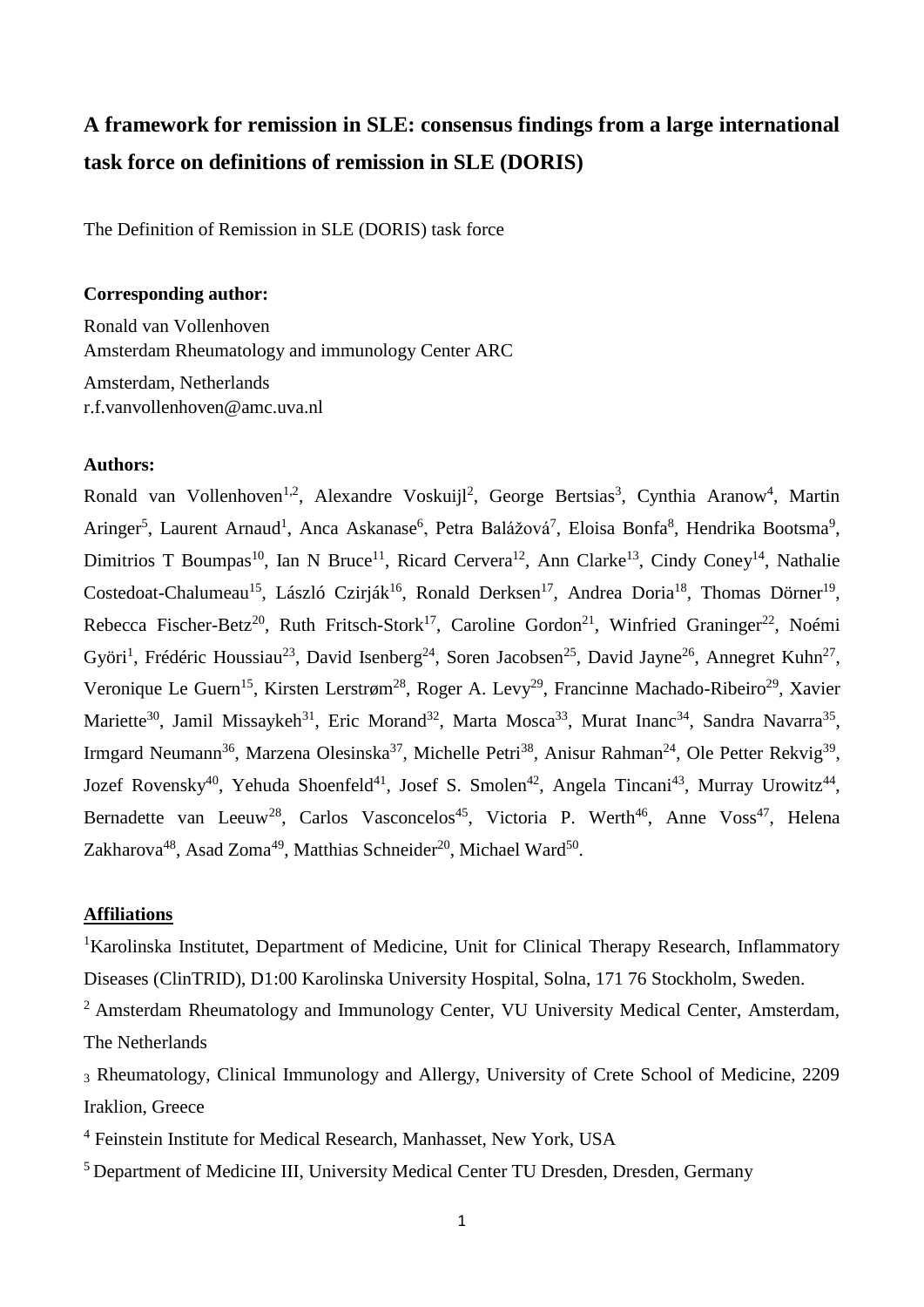<sup>6</sup> New York University, New York, USA.

<sup>7</sup>LPRe SR - Klub Motýlik, Bratislava, Slovakia.

<sup>8</sup>Rheumatology Division, Faculdade de Medicina da Universidade de São Paulo, Brazil.

<sup>9</sup> Department of Rheumatology and Clinical Immunology, University of Groningen, University Medical Center Groningen, Groningen, The Netherlands.

<sup>10</sup> Department of Medicine and Joint Academic Rheumatology Program Medical School, National and Kapodestrian University of Athens, Greece.

<sup>11</sup> NIHR Manchester Biomedical Research Unit, The University of Manchester and Central Manchester Foundation Trust, Manchester, UK.

<sup>12</sup> Department of Autoimmune Diseases, Hospital Clinic, Barcelona, Catalonia, Spain.

<sup>13</sup> Division of Rheumatology The Arthritis Society Chair in Rheumatic Diseases Cumming School of Medicine University of Calgary, Calgary, Alberta, Canada

<sup>14</sup> Lupus Foundation of America, 2000 L Street, NW, Suite 410, Washington, DC, 20036, USA

<sup>15</sup> Université Paris-Decartes, Paris, France; AP-HP, Hôpital Cochin, service de médecine interne, centre de reference maladies auto-immunes et systémiques rares, 27 rue du Faubourg Saint-Jacques, 75014 Paris, France

<sup>16</sup> Institute of Bioanalysis, Institute of Family Medicine, Department of Rheumatology and Immunology, University of Pécs, Pécs and Third Department of Internal Medicine, Semmelweis University, Budapest, Hungary.

<sup>17</sup> University Medical Center, Dpt. Rheumatology and Clinical Immunology, Heidelberglaan 100, 3584CX Utrecht, The Netherlands.

<sup>18</sup> Rheumatology Unit, Department of Medicine, University of Padova, Italy.

<sup>19</sup> Department Medicine/Rheumatology and Clinical Immunology, Charite Universitätsmedizin Berlin, Chariteplatz 01, 10117 Berlin, Germany.

<sup>20</sup> Policlinic of Rheumatology, Hiller Research Unit, University Clinic Duesseldorf, Heinrich-Heine-University, Germany.

<sup>21</sup> Rheumatology Research Group, Institute of Inflammation and Ageing, College of Medical and Dental Sciences, University of Birmingham, Birmingham, B15 2TT, UK.

<sup>22</sup> Division of Rheumatology, Medical University of Graz, Graz, Austria.

 $23$  Service de Rhumatologie, Cliniques universitaires Saint-Luc, Pôle de pathologies rhumatismales inflammatoires et systémiques, Institut de Recherche Expérimentale et Clinique, Université catholique de Louvain, Bruxelles, Belgium.

 $24$  The Centre for Rheumatology, Department of Medicine, University College London, UK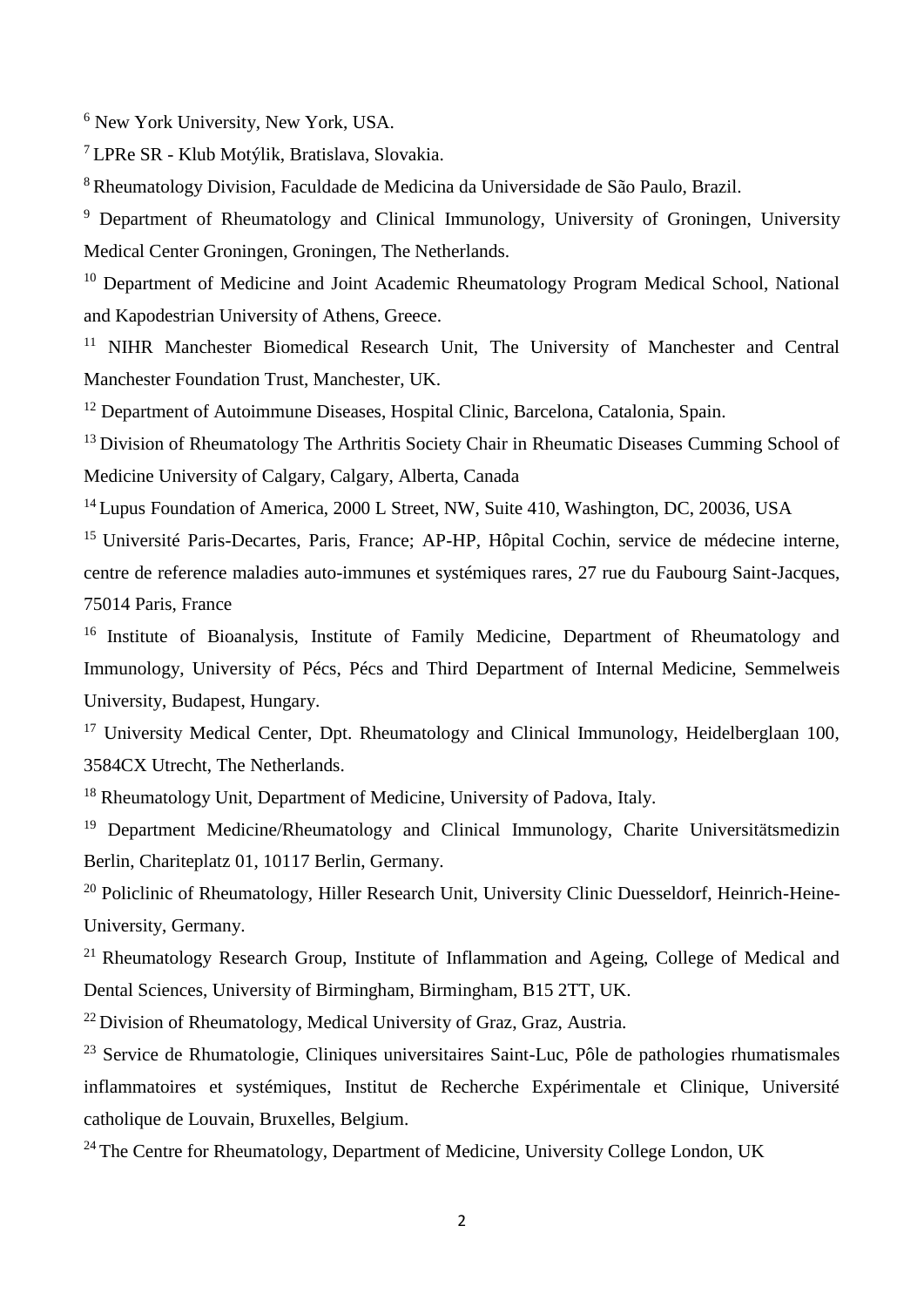<sup>25</sup> Copenhagen Lupus and Vasculitis Clinic, Center for Rheumatology and Spine Diseases, Rigshospitalet, DK-2100 Copenhagen, Denmark

<sup>26</sup> Department of Medicine, University of Cambridge, Cambridge, UK

<sup>27</sup> Interdisciplinary Center for Clinical Trials (IZKS), University Medical Center Mainz, Mainz, Germany.

<sup>28</sup> LUPUS EUROPE, co-opted trustee for research, St James House 27-43 Eastern Road Romford, Essex RM1 3NH, UK

<sup>29</sup> Rheumatology Department at Universidade do Estado do Rio de Janeiro, Rio de Janeiro, Brazil

<sup>30</sup> Université Paris-Sud; Assistance Publique-Hôpitaux de Paris, Hôpitaux Universitaires Paris-sud; INSERM U1184, Le Kremlin Bicêtre, France

<sup>31</sup> Bone Densitometry Unit, Monla Hospital, Tripoli, Lebanon.

<sup>32</sup> Monash University Faculty of Medicine, Nursing & Health Sciences, Level 3, Block E, Monash Medical Centre, 246 Clayton Road, Clayton VIC 3168, Australia.

<sup>33</sup> Rheumatology Unit, Department of Clinical and Experimental Medicine, University of Pisa, Italy

<sup>34</sup> Istanbul University, Istanbul Medical Faculty, Department of Internal Medicine, Division of Rheumatology, Capa, Istanbul, Turkey.

<sup>35</sup>University of Santo Tomas, Manila, Philippines.

<sup>36</sup>Vasculitis.at, Vienna, Austria

<sup>37</sup> Department of Connective Tissues Diseases, National Institute of Geriatrics, Rheumatology and Rehabilitation, Warsaw, Poland.

<sup>38</sup> Johns Hopkins University School of Medicine, Baltimore, USA

<sup>39</sup> RNA and Molecular Pathology Research Group, Institute of Medical Biology, Health Science Faculty, University of Tromsø, Norway

<sup>40</sup> National Institute for Rheumatic Diseases, 92101 Piešťany, Slovak Republic.

<sup>41</sup> Zabludowicz Center for Autoimmune Diseases, Sheba Medical Center (Affiliated to Tel-Aviv University) Tel-Hashomer 5265601, Israel

 $42$  Division of Rheumatology, Department of Medicine 3, Medical University of Vienna, and  $2<sup>nd</sup>$ Department of Medicine, Hietzing Hospital, Vienna, Austria.

<sup>43</sup> Dipartimento di Scienze Cliniche e Sperimentali, Università degli Studi di Brescia, U.O. Reumatologia e Immunolgia Clinica, Spedali Civili di Brescia, Brescia, Italy

<sup>44</sup> Centre for Prognosis Studies in the Rheumatic Diseases, Senior Scientist Krembil Research Institute, Professor Medicine, University of Toronto, Toronto Western Hospital EW 1-409, Toronto, ON M5T 2S8, Canada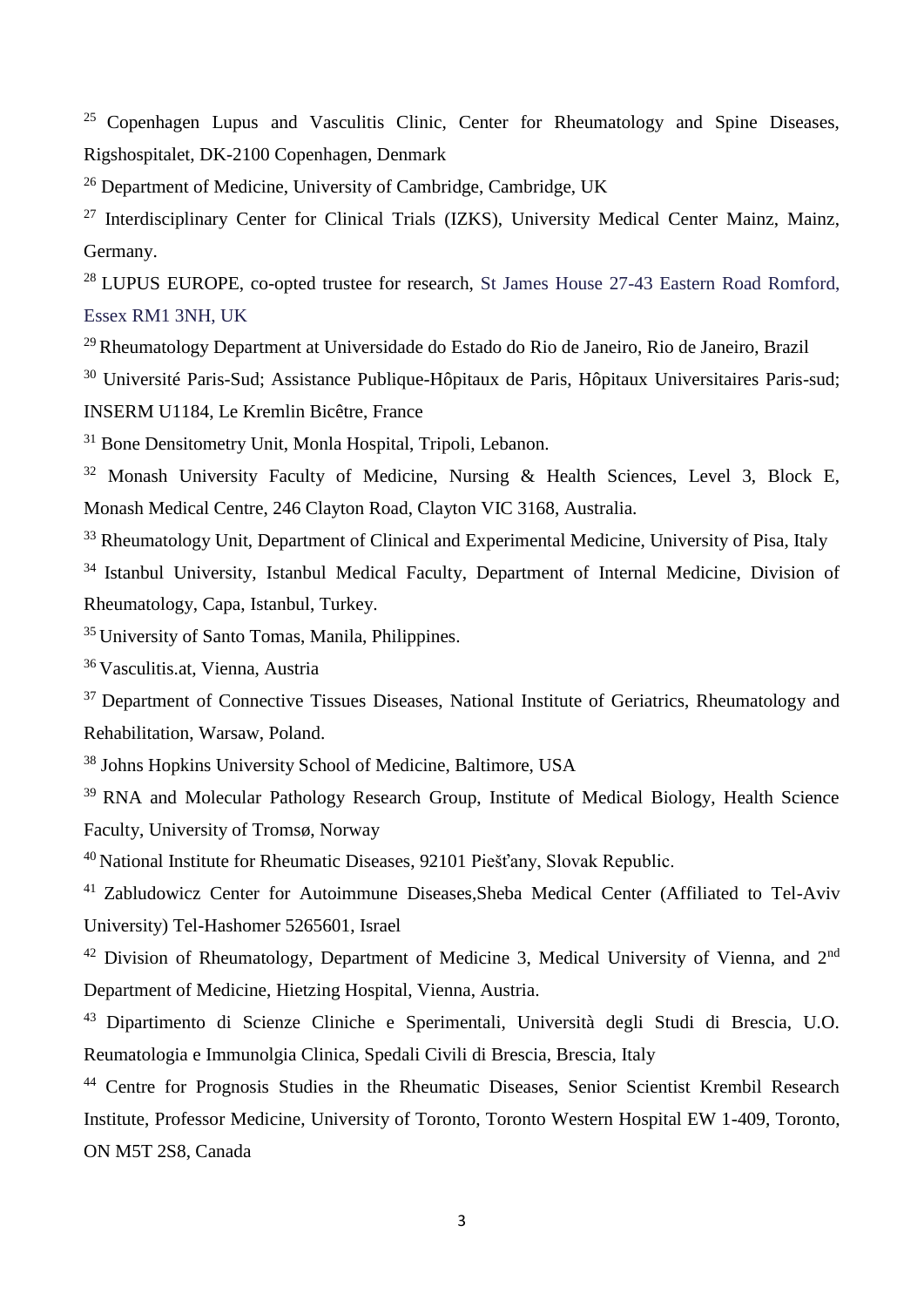<sup>45</sup> Unidade de Imunologia Clínica, Hospital Santo António, Centro Hospitalar do Porto, UMIB, Instituto de Ciencias Biomédicas Abel Salazar, Universidade do Porto, Porto, Portugal.

<sup>46</sup> Corporal Michael J. Crescenz VA Medical Center (Philadelphia), Philadelphia, Philadelphia, USA. Department of Dermatology, Perelman School of Medicine, University of Pennsylvania, Philadelphia, USA

<sup>47</sup> Department of Rheumatology, Odense University Hospital, University of Southern Denmark, Denmark.

<sup>48</sup> Nephrology Unit, City Clinical Hospital n.a. S.P. Botkin, Moscow, Russia.

<sup>49</sup>Lanarkshire Centre for Rheumatology, Hairmyres Hospital, East Kilbride G75 8RG, Scotland, UK

<sup>50</sup> National Institute of Arthritis and Musculoskeletal and Skin Diseases, National Institutes of Health, Bethesda, USA

**Keywords:** systemic lupus erythematosus, systematic review, consensus, remission, disease activity

**Word count:** 3679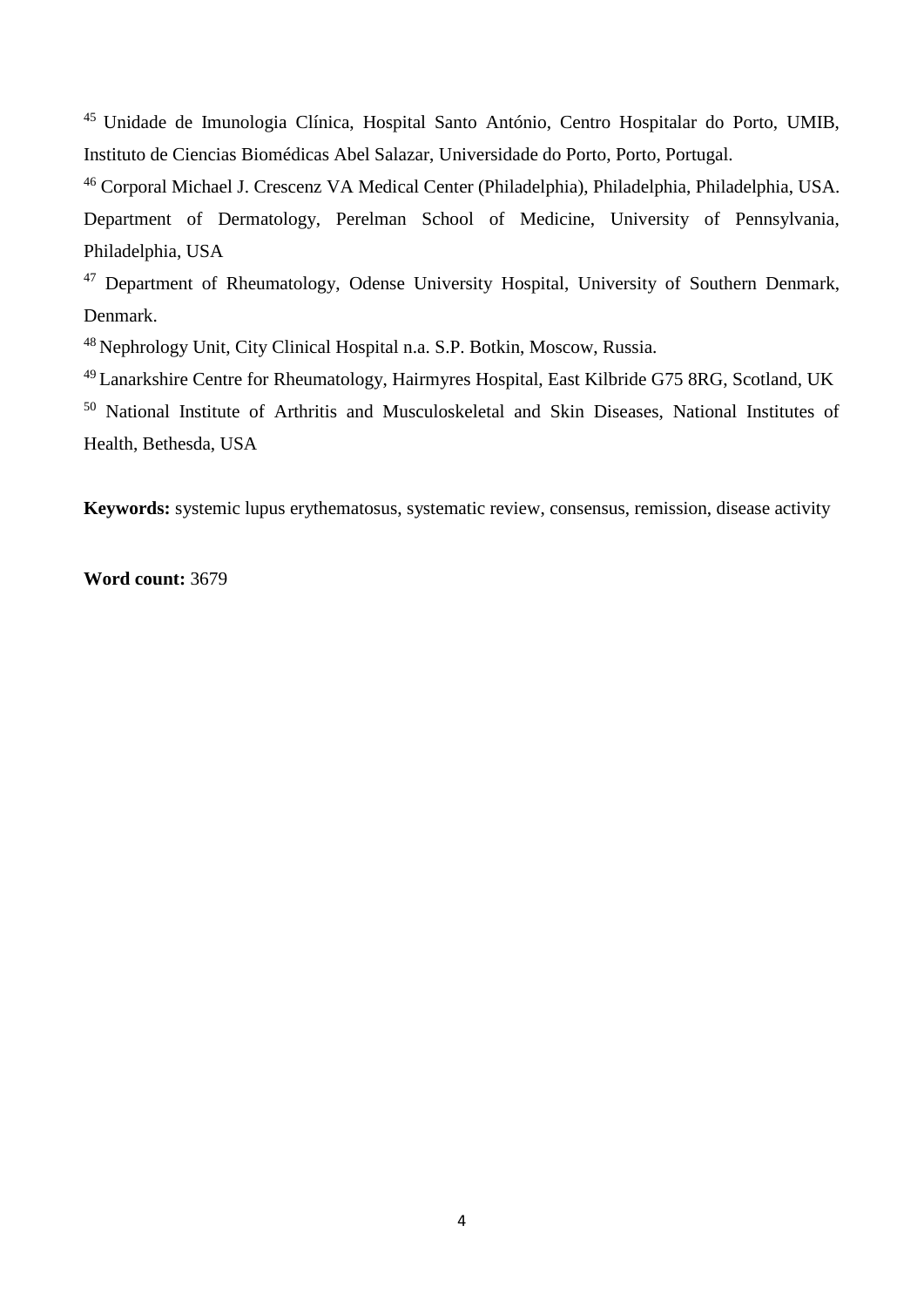## **Abstract**

**Objectives**. Treat-to-target recommendations have identified 'remission' as a target in systemic lupus erythematosus (SLE) but recognize that there is no universally accepted definition for this. Therefore, we initiated a process to achieve consensus on potential definitions for remission in SLE.

**Methods**. An international task force of sixty specialists and patient representatives participated in preparatory exercises, a face-to-face meeting, and follow-up electronic voting. The level for agreement was set at 90%.

#### **Results**.

The task force agreed on eight key statements regarding remission in SLE and three principles to guide the further development of remission definitions:

- 1. Definitions of remission will be worded as follows: *Remission in SLE is a durable state characterized by ……………….* (reference to symptoms, signs, routine labs).
- 2. For defining remission a validated index must be used, e.g., clinical-SLEDAI = 0, BILAG2004 D/E only, clinical ECLAM =0; with routine laboratory assessments included, and supplemented with Physician Global Assessment.
- 3. Distinction is made between remission off and on therapy: *Remission-off-therapy* requires the patient to be on no other treatment for SLE than maintenance antimalarials; and *Remissionon-therapy* allows patients to be on stable maintenance antimalarials, low-dose corticosteroids (prednisone <5 mg/d), maintenance immunosuppressives and/or maintenance biologics.

The task force also agreed that the most appropriate outcomes (dependent variables) for testing the prognostic value (construct validity) of potential remission definitions are: Death, Damage, Flares, and measures of Health-related quality of life.

**Conclusion**. The work of this international task force provides a framework for testing different definitions of remission against longer-term outcomes.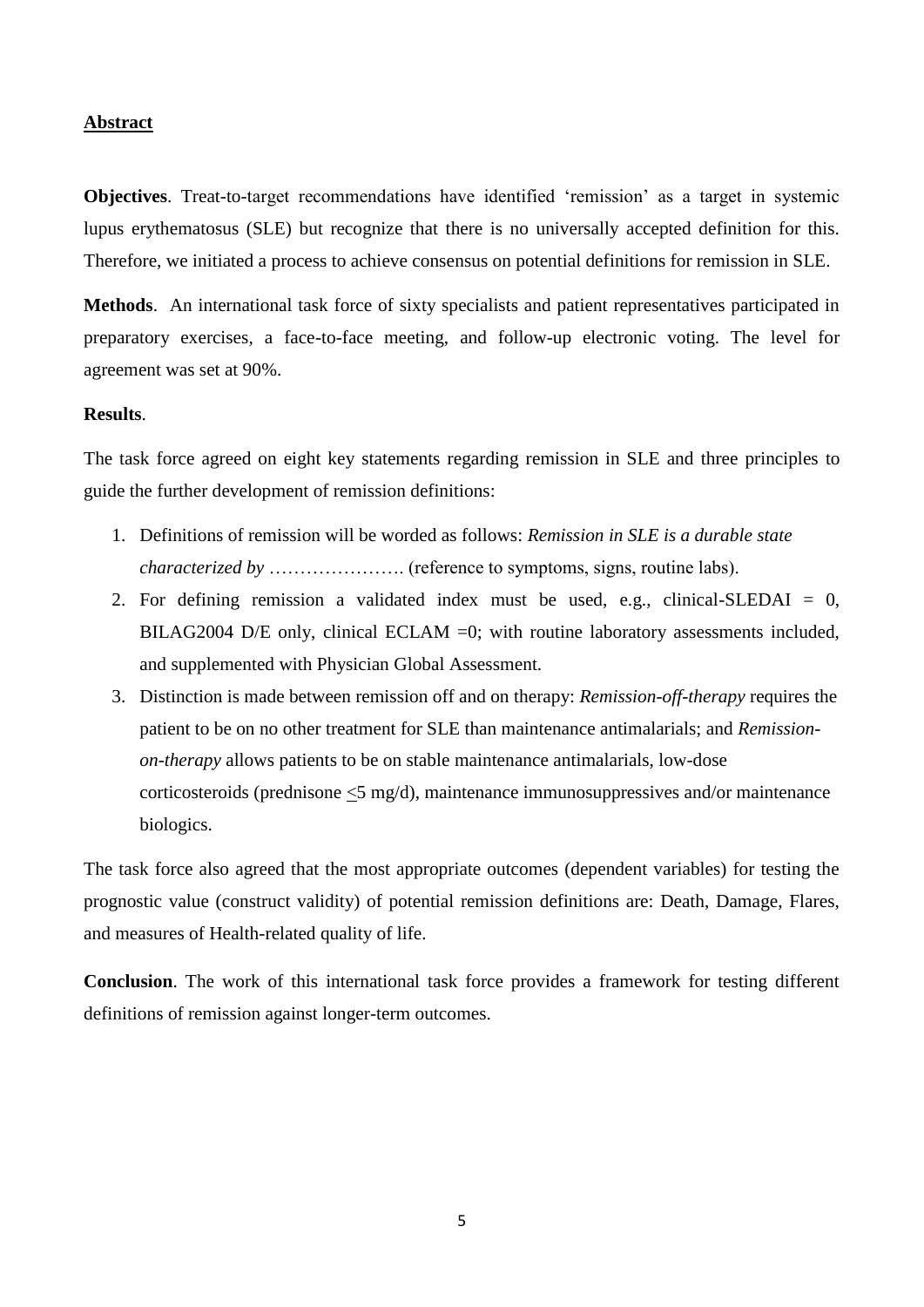#### **Introduction**

Outcomes in systemic lupus erythematosus (SLE) have improved considerably over the past decades. For the most widely studied specific organ involvement in SLE, lupus nephritis, results from clinical trial follow-up studies demonstrate that the long-term renal survival in this condition has now improved to greater than 90%.[\[1\]](#page-29-0) However, not all outcomes in SLE show the same favorable trends. Most notably the overall health-related quality of life (HR-QoL) for patients with SLE remains reduced.[\[2\]](#page-29-1). This and other considerations prompted the initiation of the Treat-to-Target for SLE (T2T/SLE), initiative which over the past several years established an international consensus on the approach to the therapy of SLE based on 1) identifying an appropriate target for each patient; 2) initiating treatment steps to try to achieve this target; 3) assessing the target; and 4) adjusting the therapeutic approach, if necessary. These elaborations led to the T2T/SLE recommendations published in 2014.[\[3\]](#page-29-2) One of the most significant targets in SLE was identified as "remission of systemic symptoms and organ manifestations". However, it was recognized by the panel that no generally accepted definition of remission in SLE exists today. Such a definition could be important for basic, clinical and epidemiological studies and clinical trials in lupus, but also for clinical practice. The literature on this topic demonstrates that many clinical trials and observational studies have used a large number of different *ad hoc* definitions of remission; many of these were reviewed in a recent study.[\[4\]](#page-29-3) Consequently, the T2T/SLE panel identified the definition of remission as a research priority for SLE. In response, an initiative was undertaken in order to achieve consensus in a large multiparty international task force on potential definitions of remission in SLE (DORIS).

## Methods

An international task force consisting of rheumatologists, nephrologists, dermatologists, clinical immunologists and patient representatives, totaling 60 individuals, was convened. In March 2014, a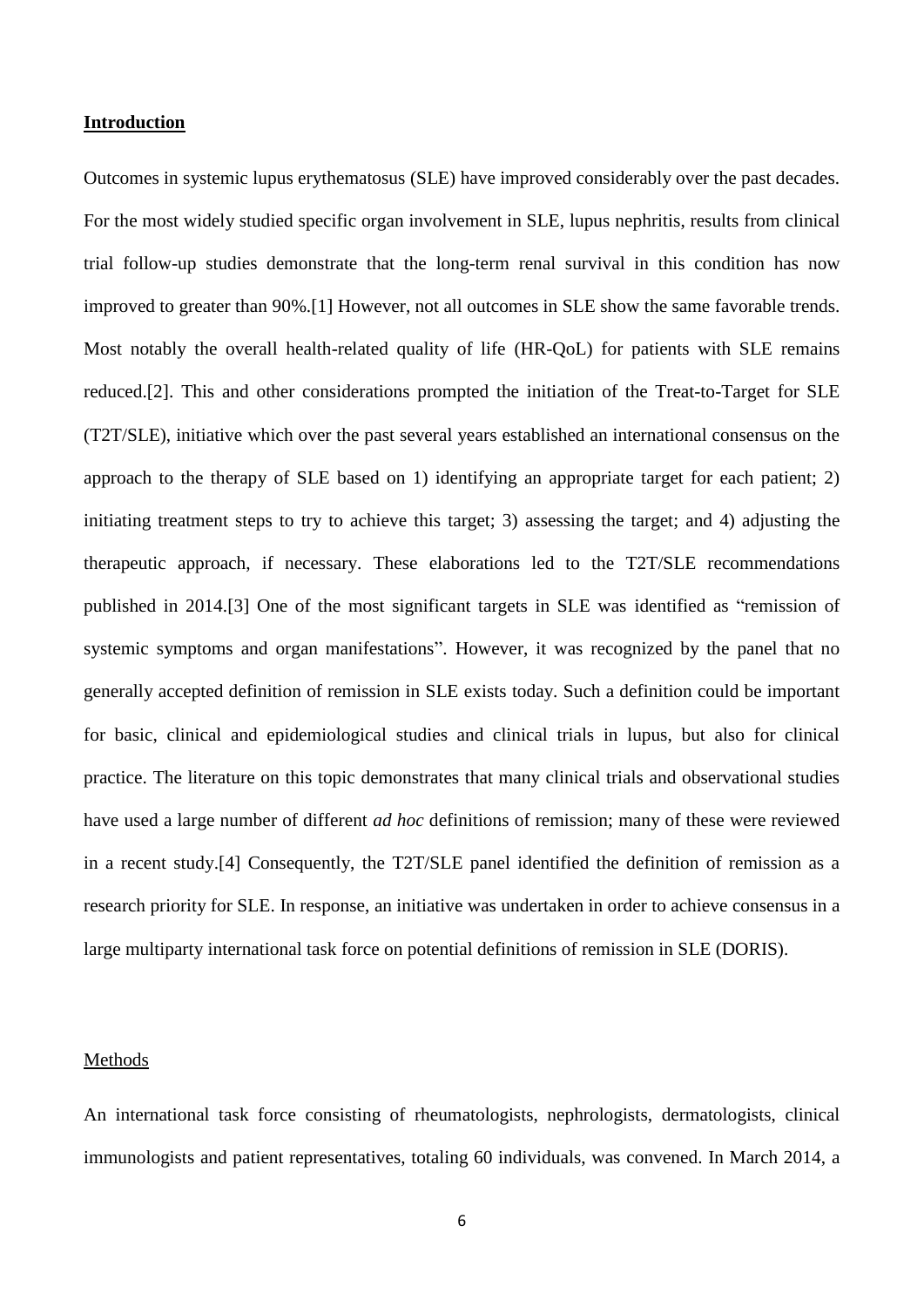preliminary meeting was held by a steering committee consisting of 15 of these representatives. The steering committee identified four domains critical to further development of remission definitions; ten preliminary statements regarding remission that were felt to be uncontroversial; key controversies; and a set of proposed topics for further discussion. During the following 4-month period, the ten preliminary statements were presented to the full task force electronically, deliberated upon by email, and then subjected to formal electronic voting. High-level agreement was readily achieved for eight of these, whereas two were placed on the agenda for the subsequent consensus conference. Moreover, an additional number of key topics were identified during these deliberations that were to be dealt with more thoroughly at the face-to-face meeting.

In August 2014, a consensus conference took place where a large majority of the full task force was present. The explicit goal of this consensus conference was to establish guiding principles for working towards a definition of remission in SLE and to formulate proposed definitions that would be amenable to scientific testing. During this meeting, formal votes were taken on a range of points. The level for agreement was set at  $>90\%$ .

The procedure was informed by the results of the systematic literature review that was carried out in the context of the 'Treat-to-target in SLE' project [\[3\]](#page-29-2) and was modified and updated in September 2015. We focused on two of the twelve original topics of interest that were more relevant to the present study, namely topic #2 ("*Have any definitions for low disease activity and remission, -both global and organ-specific-, been validated as surrogates of therapeutic success against damage accrual, mortality, and QoL in SLE?*") and topic #5 ("*Is sustained reduction of disease activity or prevention of flares, -both general and organ-specific-, an achievable goal in SLE?*").[\[3\]](#page-29-2) The literature search was repeated in September 2015 by author GB to include more recently published literature. The PubMed database was searched using index terms and all English-language human studies were evaluated based on the title, abstract and/or full-text. For the purpose of the present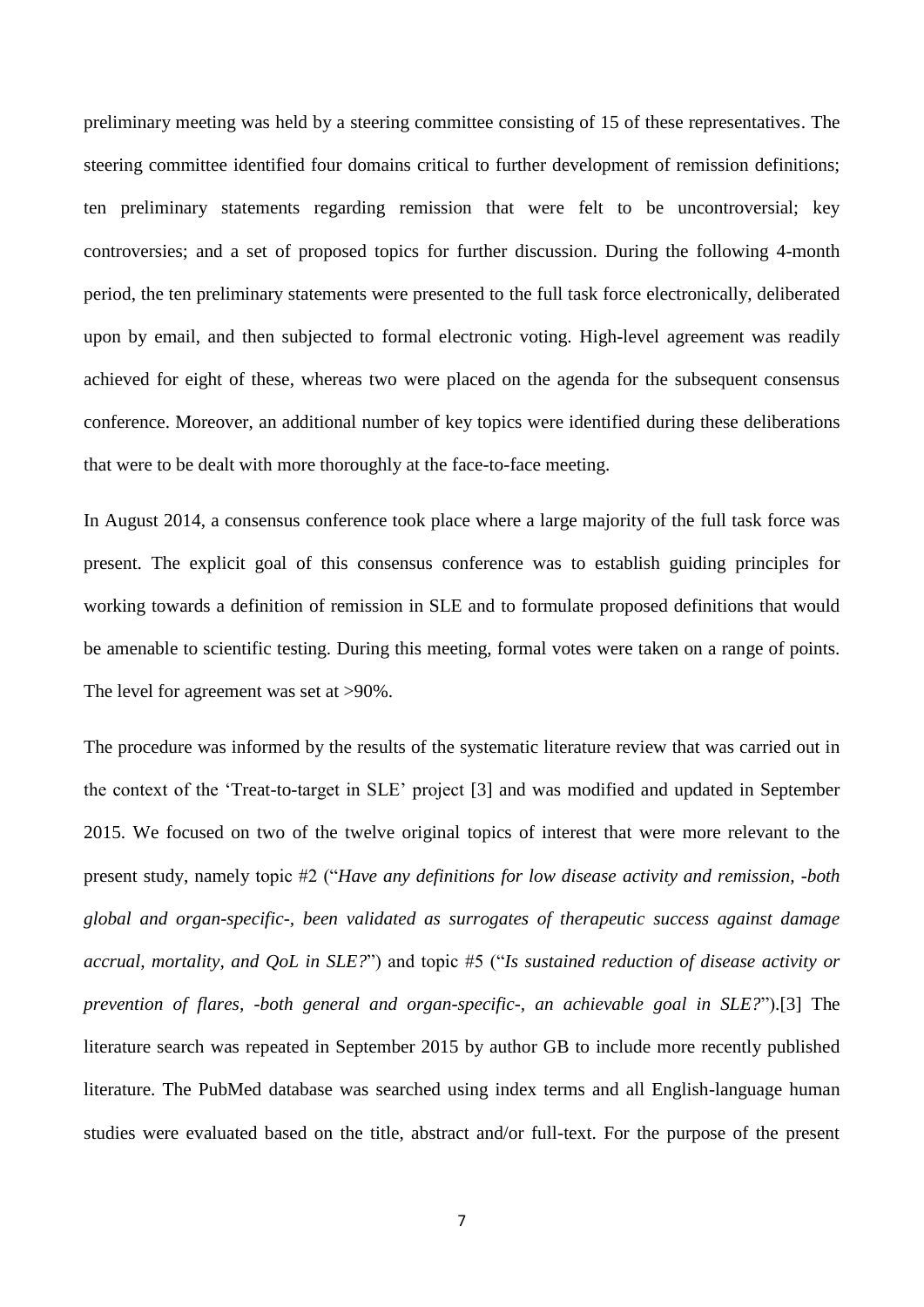study, we report on the systematic literature review results relevant to remission only, which were published since the year 1990 and included  $\geq$ 70 SLE patients.

## Results

Domains considered critical for defining remission in SLE. Four domains critical for defining remission in SLE were identified: clinical disease activity, serological activity, duration, and treatment. Within each of these domains a number of key issues were identified and these form the basis of the work described here.

## Preliminary statements on remission in SLE.

Ten statements, considered highly relevant for developing a definition of remission and expected to be uncontroversial, were prepared by the steering committee and subjected to electronic voting by the task force. Eight of these statements readily achieved a high level of consensus (>90%) and are shown in **table 1**.

|                | <b>Statement</b>                                                                                    | % in favor |
|----------------|-----------------------------------------------------------------------------------------------------|------------|
| $\mathbf{1}$   | Remission is a desirable outcome for the patient with SLE                                           | 100%       |
| $\overline{2}$ | Remission in SLE includes, at the very least, the absence of<br>symptoms and signs of SLE.          | 100%       |
| 3              | Remission in SLE is not the same as a cure.                                                         | 100%       |
| $\overline{4}$ | Remission in SLE is not the same as low disease activity.                                           | 93%        |
| $\overline{5}$ | Remission is a state that, if sustained, is associated with a low<br>likelihood of adverse outcome. | 100%       |
| 6              | "Serological activity" in SLE generally refers to the presence of                                   | 100%       |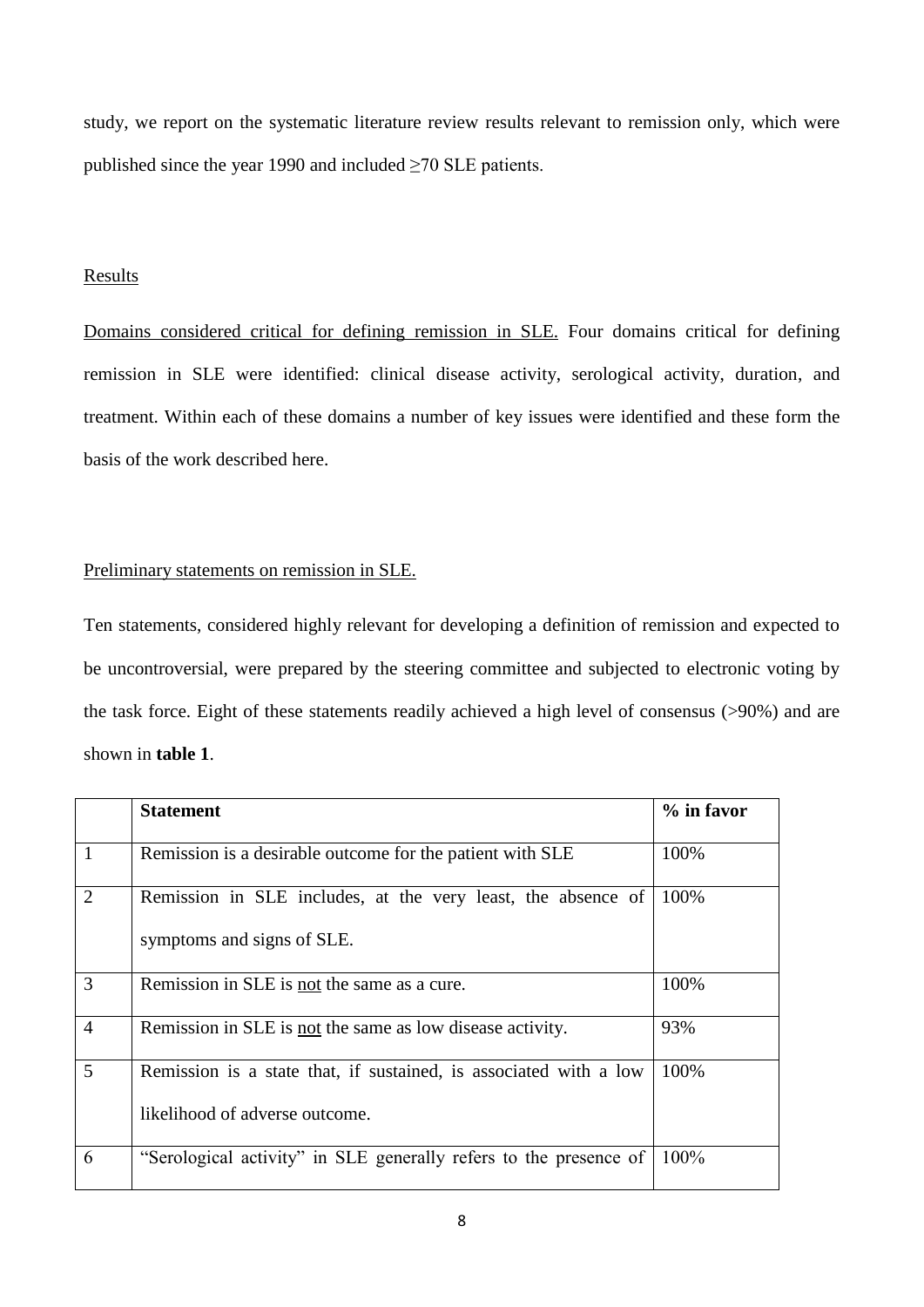|   | anti-DNA antibodies and/or hypocomplementemia.                   |     |
|---|------------------------------------------------------------------|-----|
|   | Treatment with antimalarials does not preclude the patient from  | 98% |
|   | being considered to be in remission.                             |     |
| 8 | Treatment with moderate- or high-dose steroids does preclude the | 98% |
|   | patient from being considered in remission.                      |     |

Table 1. Preliminary statements on remission in SLE. Out of ten statements selected by the steering committee, eight achieved >90% agreement on electronic voting by the entire task force. Two statements ("A definition of remission SLE must be reasonably consistent with the use of this term in the literature" and "Durability in time can be added to any definition of remission in order to define a 'durable remission' but need not be included in the definition of remission itself") did not achieve consensus and were discussed further at the face-to-face meeting.

Therefore, remission is identified as a desirable outcome for patients with SLE with, -at the very least-, the absence of major symptoms and signs of SLE. Remission is conceived of in terms different from a cure, yet it is also regarded as meaningfully different from a low disease activity state, including the lupus low disease activity state (LLDAS) that has recently been proposed by the Asia-Pacific Lupus Collaboration.[\[5\]](#page-29-4) Perhaps most critically for future work in this area, it is recognized that remission, like LLDAS, has to be a state that, if sustained, is associated with a low likelihood of adverse outcome. To this end, the systematic literature review identified a number of observational studies in patients with lupus nephritis, which illustrate that attainment of (complete) *renal remission* (or response) (typically defined as a very low level of proteinuria, with normal or stable renal function, with or without inactive urine sediment) is associated with favorable long-term patient and renal outcomes (**Table 2**). Similarly, in general SLE, three retrospective cohort studies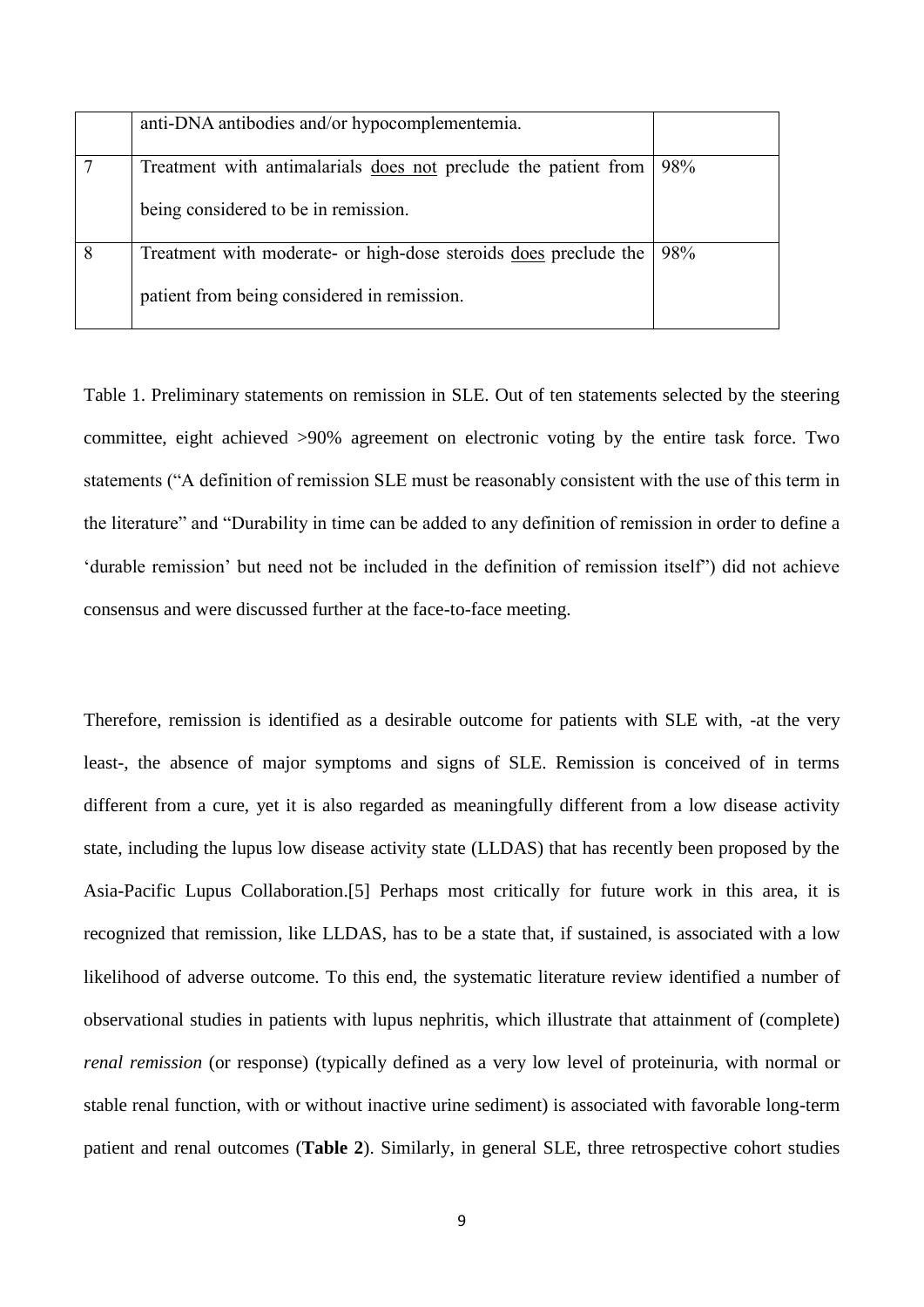have suggested that patients who achieve disease remission have significantly lower rates of damage accrual or mortality after follow-up.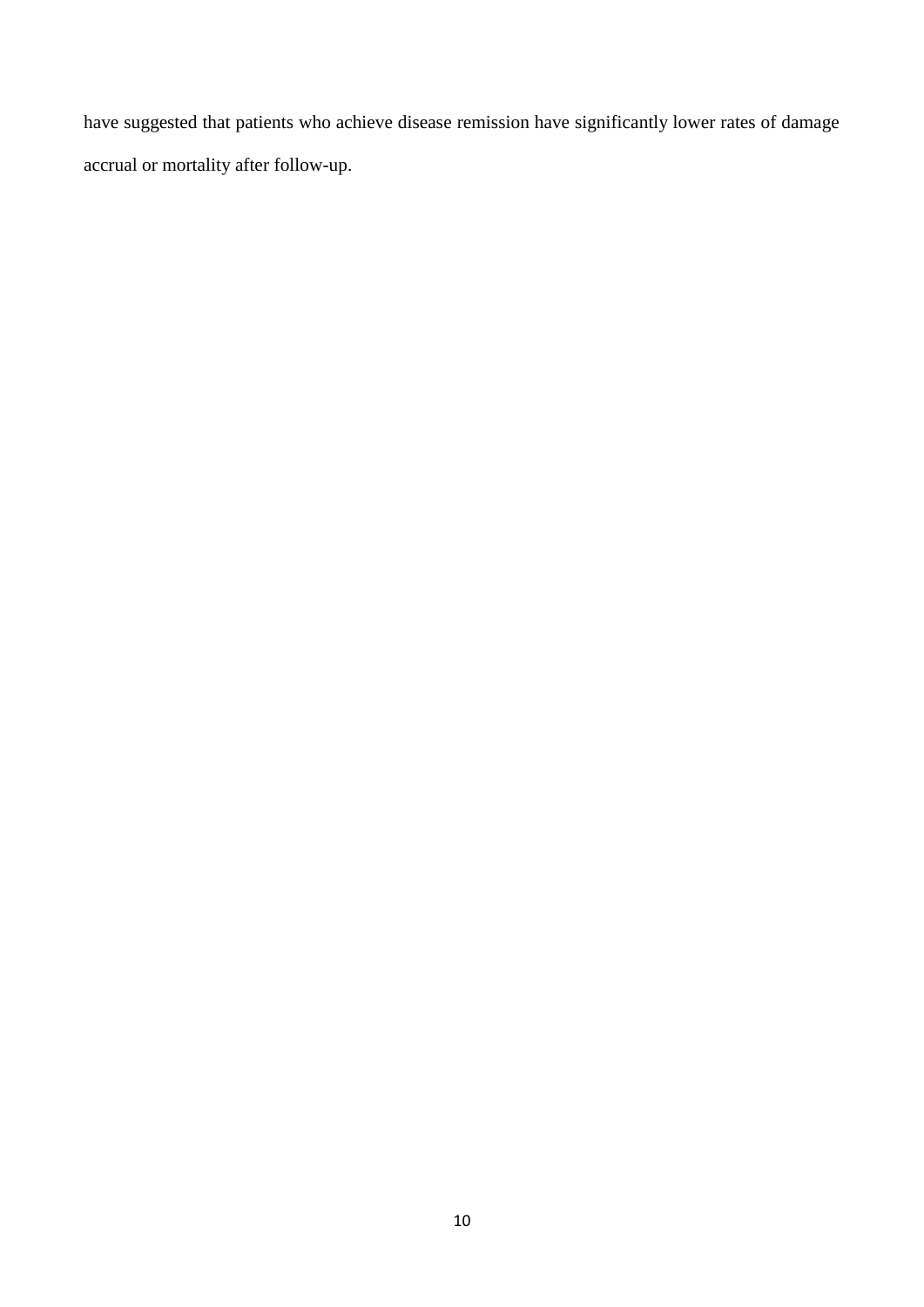| <b>Author</b>      | N | <b>Remission definition(s)</b>                                | <b>Remission</b> | <b>Association of remission with outcomes</b>              |
|--------------------|---|---------------------------------------------------------------|------------------|------------------------------------------------------------|
| (ref.)             |   |                                                               | achieved $(\% )$ |                                                            |
| <b>General SLE</b> |   |                                                               |                  |                                                            |
| Drenkard           |   | $667 \geq 1$ year of clinically inactive disease (serological | 23.4%            | 12.5-fold reduced risk for death (follow-up $11.6 \pm 6.0$ |
| [6]                |   | activity allowed) that permitted withdrawal of all            |                  | years), after controlling for effects of renal disease     |
|                    |   | lupus drugs                                                   |                  | and thrombocytopenia                                       |
| Nossent            |   | 200 Physician judgment (not otherwise specified),             | 27.5%            | Lower annual relapse rates, lower average SLEDAI,          |
| $[7]$              |   | assessed during the first year of disease                     |                  | lower cumulative SDI scores at the end of 5-year           |
|                    |   |                                                               |                  | follow-up                                                  |
| Zen $[8]$          |   | 224 $\geq$ 5 years complete remission with SLEDAI-2K=0        | 7.1% (complete)  | Damage accrual rates (end of 5-year follow-up):            |
|                    |   | (HCQ allowed) or clinical remission with clinical             | remission),      | 18.8% (complete remission), 18.2% (off-steroids),          |
|                    |   | SLEDAI-2K=0 (serological activity allowed) off-               | 14.7% (off-      | 37.1% (on steroids), and 51.4% (no remission)              |
|                    |   | steroids or on low-dose steroids (HCQ/ISTs                    | steroids), 15.6% |                                                            |
|                    |   | allowed)                                                      | (on steroids)    |                                                            |
| Medina-            |   | 532 $\geq$ 3 years with BILAG C, D or E, no serological       | 14.5%            | Lower mortality rates (5.2% vs. 13.4%; median              |
| Quiñones           |   | activity, off-steroids, off-immunosuppressives                |                  | follow-up 12 years)                                        |
| [9]                |   | (HCQ/NSAIDs allowed)                                          |                  |                                                            |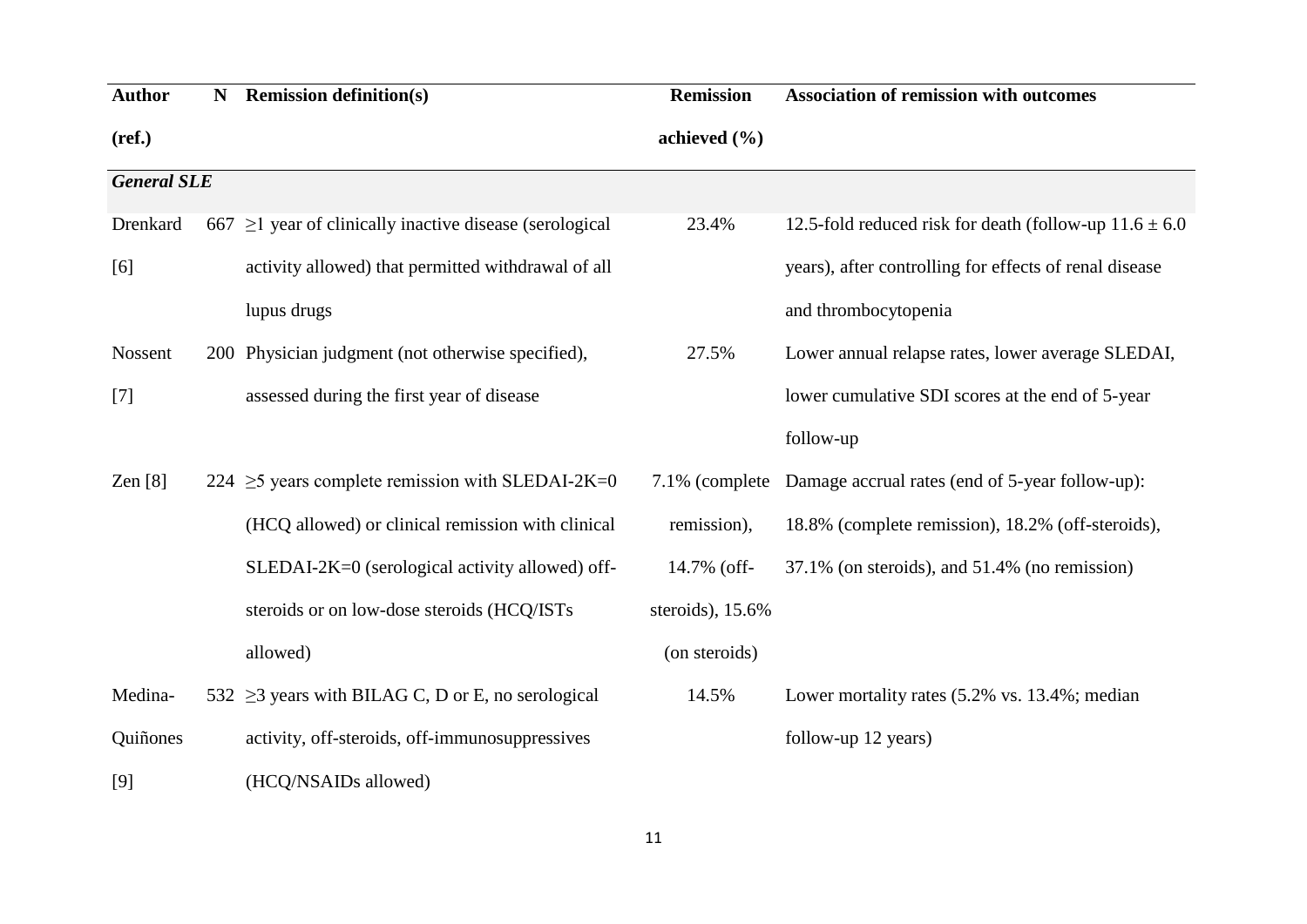## *Lupus nephritis*

| Moroni       |    | 70 CRR: $UPr^* < 0.2$ , normal renal function                    | 38.5% (at last | CRR was associated with fewer renal flares, better   |
|--------------|----|------------------------------------------------------------------|----------------|------------------------------------------------------|
| $[10]$       |    |                                                                  | follow-up)     | outcome of renal flares                              |
| Mok [11]     |    | 183 CRR: UPr < 0.3, normal SAIb, normal renal                    | 64%            | Lack of CRR was associated (RR 9.9) with             |
|              |    | function, assessed at the end of first year of therapy           |                | development of ESRD (mean follow-up 181 months)      |
| Korbet       |    | 86 CRR: SCr $\leq$ 1.4 mg/dl, UPr $\leq$ 0.33, attained within 5 | 43%            | CRR was associated with reduced risk of progression  |
| $[12]$       |    | years of entering the study. See also refs [13], [14]            |                | to ESRD (HR 0.12), increased rates of patient        |
|              |    |                                                                  |                | survival at 5 and 10 years (follow-up $120 \pm 65$ ) |
|              |    |                                                                  |                | months)                                              |
| Illei $[15]$ |    | 145 CRR: SCr <130% of the lowest level during                    | 50.3%          | Lack of CRR was associated with increased risk for   |
|              |    | treatment, $UPr < 1$ , inactive urine sediment, off IST          |                | severe nephritic flare (LR 5.7) and progression to   |
|              |    | (HCQ and prednisone $\leq 10$ mg/day allowed), for $\geq 6$      |                | ESRD (LR 7.0) (median follow-up 116 to 123           |
|              |    | months                                                           |                | months)                                              |
| Hill $[16]$  | 71 | CRR: $SCr \le 123$ µmol/L, UPr $\le 0.33$                        | N/D            | Lack of CRR was associated with decreased 10-year    |
|              |    |                                                                  |                | survival rates from doubling of SCr                  |

Mok [\[17\]](#page-30-4) 189 CRR: stabilized/improved SCr, UPr <1, improved 55% Lack of CRR was associated with increased risk (HR

| 38.5% (at last | CRR was associated with fewer renal flares, better   |
|----------------|------------------------------------------------------|
| follow-up)     | outcome of renal flares                              |
| 64%            | Lack of CRR was associated (RR 9.9) with             |
|                | development of ESRD (mean follow-up 181 months)      |
| 43%            | CRR was associated with reduced risk of progression  |
|                | to ESRD (HR 0.12), increased rates of patient        |
|                | survival at 5 and 10 years (follow-up $120 \pm 65$ ) |
|                | months)                                              |
| 50.3%          | Lack of CRR was associated with increased risk for   |
|                | severe nephritic flare (LR 5.7) and progression to   |
|                | ESRD (LR 7.0) (median follow-up 116 to 123           |
|                | months)                                              |
| N/D            | Lack of CRR was associated with decreased 10-year    |
|                | survival rates from doubling of SCr                  |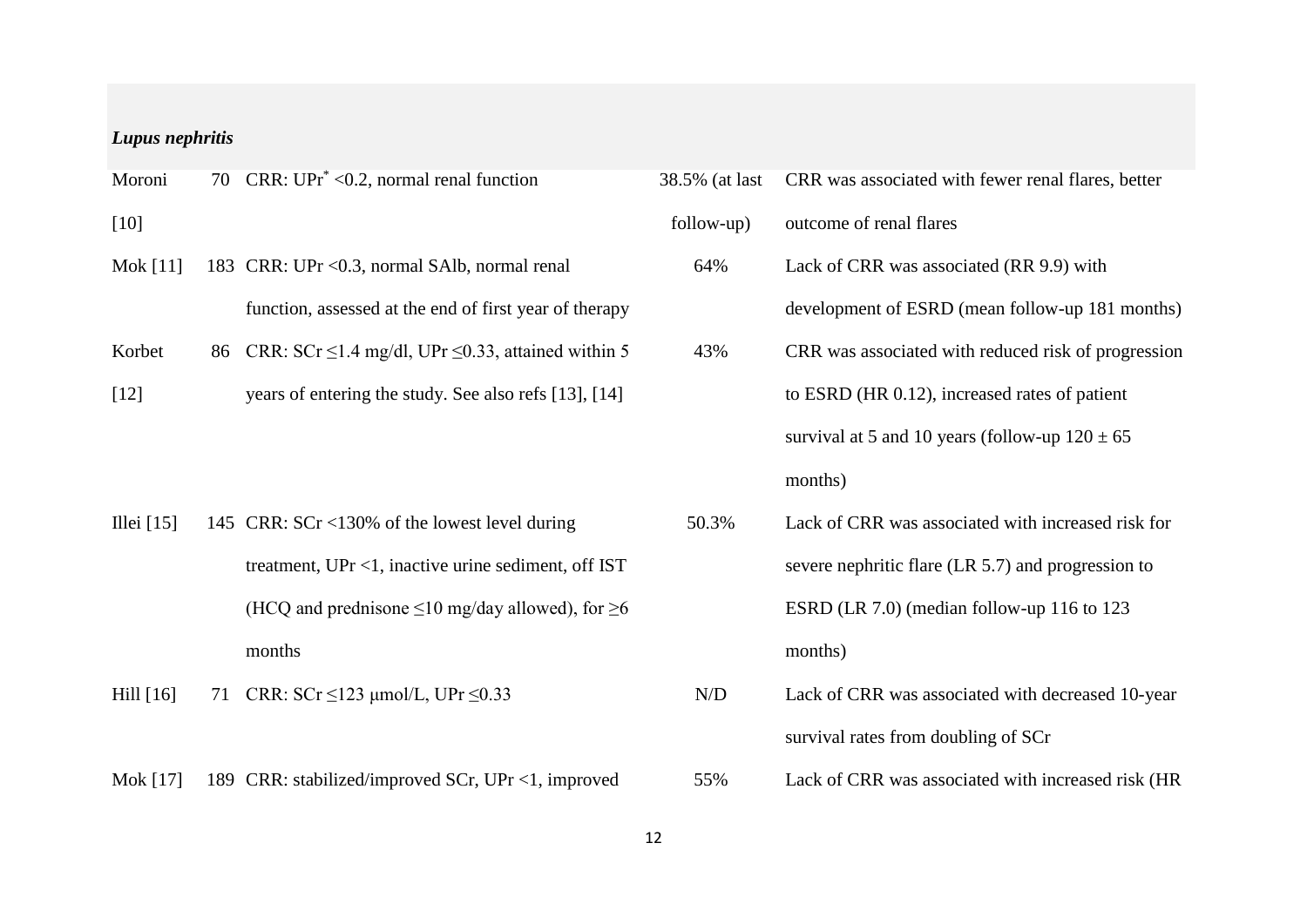|            |    | serum C3 for $\geq$ 6 months, assessed at the end of IST  |                 | 4.5) for development of ESRD (mean follow-up 96.5   |
|------------|----|-----------------------------------------------------------|-----------------|-----------------------------------------------------|
|            |    |                                                           |                 | months)                                             |
| Mok [18]   |    | 268 Same as in [17]                                       | 59%             | Lack of CRR was associated with increased risk (HR  |
|            |    |                                                           |                 | 4.5) for adverse outcome (doubling of SCr or ESRD   |
|            |    |                                                           |                 | or patient death)                                   |
| Moroni     | 93 | CRR: $SCr < 1.2$ mg/dL, stable or 25% increase of         | 82% (63.4% at   | Lack of CRR was associated (RR 4.3) with            |
| $[19]$     |    | baseline CrCl, UPr <0.2, inactive urine sediment          | last follow-up) | development of chronic renal insufficiency (median  |
|            |    |                                                           |                 | follow-up 181 months)                               |
| Mak [20]   |    | 149 CRR: stabilized/improved SCr, improved serum          | 60.4%           | Lack of CRR was associated with renal damage        |
|            |    | complement, UPr <1, inactive urine sediment for $\geq 6$  |                 | (mean follow-up 80 months)                          |
|            |    | months, assessed at the end of first year of therapy      |                 |                                                     |
| Lee $[21]$ | 77 | CRR: SCr <1.2 mg/dl, UPr <0.2, inactive urinary           | 52%             | Lack of CRR was associated with development of      |
|            |    | sediment, for $\geq 6$ months                             |                 | chronic renal insufficiency and/or death (follow-up |
|            |    |                                                           |                 | $8.3 \pm 4.4$ years)                                |
| Sun [22]   |    | 100 CRR: UPr $\leq 0.4$ , normal urinary sediment, normal | 58%             | Lack of CRR was associated with ESRD (median        |
|            |    | SAlb, normal SCr                                          |                 | follow-up 60 months)                                |
| Ayodele    |    | 105 CRR: stable $[\pm 25\%]$ renal function, UPr < 0.2,   | 44.8%           | CRR was associated with higher mean survival time   |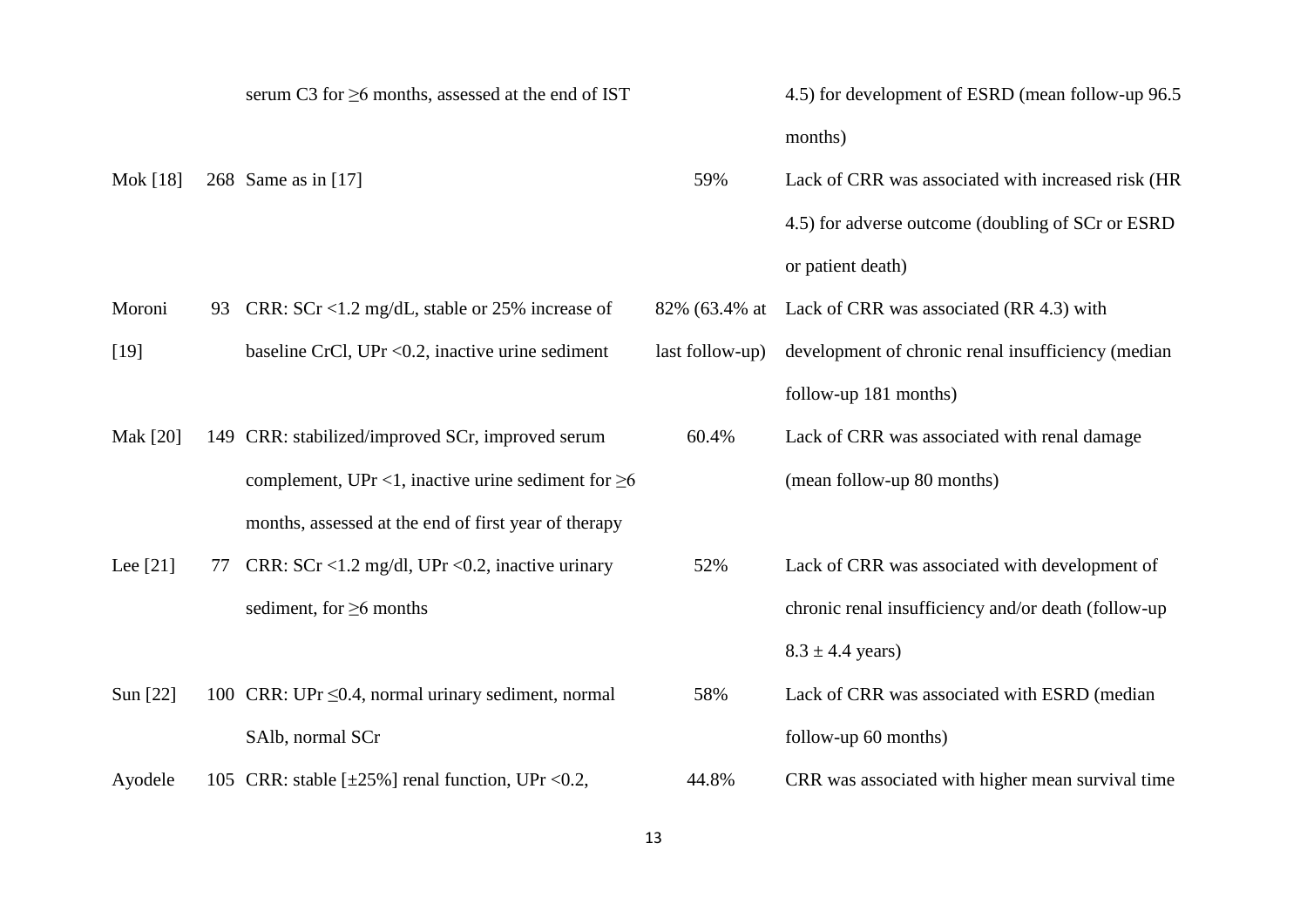- [\[23\]](#page-30-10) assessed at the end of first year of therapy
- So [\[24\]](#page-30-11) 117 CRR:  $SCr \le 1.4$  mg/dl, UPr  $\le 0.5$ , inactive urine sediment, assessed after 6 months of therapy

- Alsuwaida 77 CRR:  $SCr \le 125$  umol/L, UPr $\le 0.33$ [\[26\]](#page-31-0)
- Dhir [\[27\]](#page-31-1) 188 UPr reduction by  $\geq$  50% to <2, inactive urine sediment, normal SCr  $(\leq 1.5 \text{ mg/dl})$ , assessed at the end of first year
- Moroni [\[28\]](#page-31-2) 103 CRR: SCr <1.2 mg/dL, stable or 25% increase of baseline CrCl, UPr <0.2, inactive urine sediment
- 50.4% CRR was associated with reduced risk for subsequent renal flares and chronic renal failure (mean follow-up 66–76 months) Reich [\[25\]](#page-30-12) 98 CRR: SCr ≤120 mmol/l (1.4 mg/dl), UPr <0.3 74.5% Lack of CRR was associated with faster GFR decline (follow-up  $12.4 \pm 8.4$  years) 41.6% CRR was associated with higher renal survival rate at 10 years. Lower risk for doubling of SCr 54.6% § Lack of remission was associated (HR 13.8) with chronic renal failure or death (median follow-up 6 years) 70.9% CRR was associated with good renal outcome (no chronic renal insufficiency) (follow-up  $156 \pm 105$ months)
- Mahmoud 135 CRR:  $SCr \le 1.2$  mg/dl, and 25% increase of baseline [\[29\]](#page-31-3) CrCl if abnormal, or stable value if abnormal at 59.3% Lack of CRR in the first year was associated with adverse outcome (death, ESRD or doubling of SCr)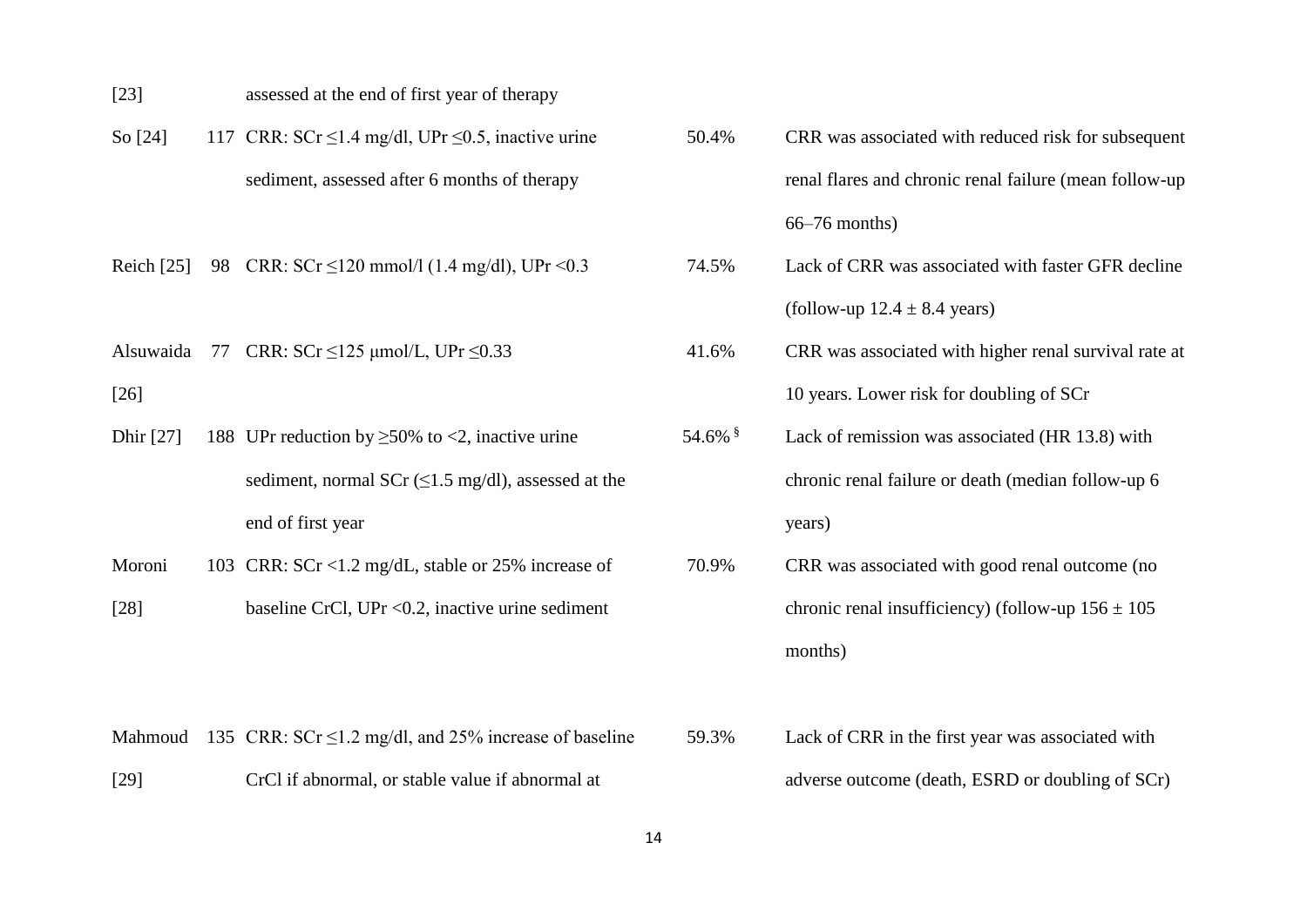baseline, UPr <0.2, inactive urine sediment

| Fernandes |    | 105 CRR: UPr < 0.2, negative anti-dsDNA antibodies,       | 38.1% | CRR was associated with preservation of normal            |
|-----------|----|-----------------------------------------------------------|-------|-----------------------------------------------------------|
| das Neves |    | normal C3, and normal SCr, for $\geq$ 5 consecutive       |       | renal function (80% vs. 43%) and reduced mortality        |
| $[30]$    |    | years                                                     |       | $(0\%$ vs. 22%) compared to partial/no remission group    |
|           |    |                                                           |       | (follow-up $13.7 \pm 14.1$ years)                         |
| Koo [31]  |    | 193 CRR: UPr < $0.3$ , for $\geq 6$ months                | 42.5% | CRR was associated with reduced risk of mortality         |
|           |    |                                                           |       | and ESRD (follow-up $158 \pm 70$ months)                  |
| Dall'Era  | 76 | Different sets of response criteria based on a range      | 59.2% | Sensitivity 81% and specificity 78% for favorable         |
| $[32]$    |    | of cut-offs of UPr, SCr, and RBCs at 3, 6, and 12         |       | long-term (7 years) renal outcome ( $SCr \le 1.0$ mg/dl). |
|           |    | months. Best criterion was UPr < 0.8 at 12 months         |       | The LUNAR study remission criterion (UPr $\leq 0.5$ , SCr |
|           |    |                                                           |       | $\pm 15\%$ of baseline, inactive urine sediment) had 32%  |
|           |    |                                                           |       | sensitivity, 91% specificity                              |
| Tamirou   |    | 104 Different sets of CR criteria based on levels of UPr, | 49.0% | Positive predictive value 92% for achieving good          |
| $[33]$    |    | Scr, and urinary RBCs at 3, 6, and 12 months. Best        |       | long-term renal outcome ( $SCr \le 120\%$ of baseline     |
|           |    | criterion was UPr $\leq$ 0.5 at 12 months                 |       | value) after median 110 months                            |
| Tamirou   | 80 | Subgroup analysis of [33]. Different sets of              | 63.8% | Sensitivity 71% and specificity 75% for favorable         |
| $[34]$    |    | response criteria based on a range of cut-offs of         |       | long-term (7 years) renal outcome ( $SCr \le 1.0$ mg/dl). |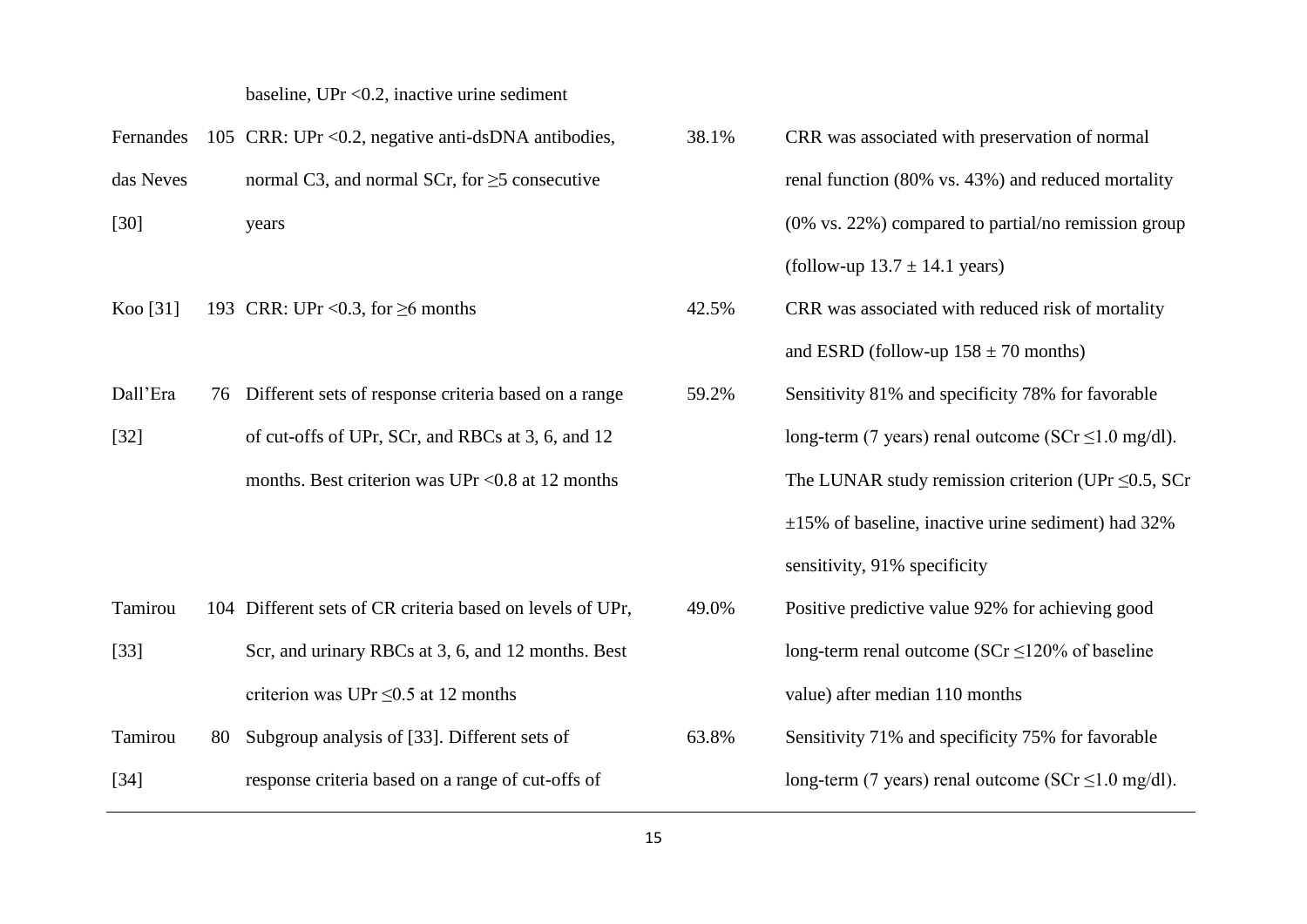UPr, SCr, and RBCs at 3, 6, and 12 months. Best

criterion was UPr  $\langle 0.7 \text{ at } 12 \text{ months} \rangle$ 

Table 2. Validation of published definitions of disease remission against outcomes in SLE (studies with  $n \ge 70$  patients).

\* Proteinuria (UPr) assessed by 24-hr urine collection and/or urine protein-to-creatinine ratio

 $\frac{8}{3}$  *n* = 71 out of 130 with available records

Abbreviations: CRR, complete renal remission (or response); UPr, proteinuria; SCr, serum creatinine; GFR, glomerular filtration rate; CrCl, creatinine clearance; RBCs, red blood cells; HR, hazard ratio; ESRD, end-stage renal disease; SDI, Systemic Lupus International Collaborating Clinics/American College of Rheumatology (ACR) Damage Index SLICC group damage index; SAlb, serum albumin; IST, immunosuppressive treatment; HCQ, hydroxychloroquine; N/D, not described.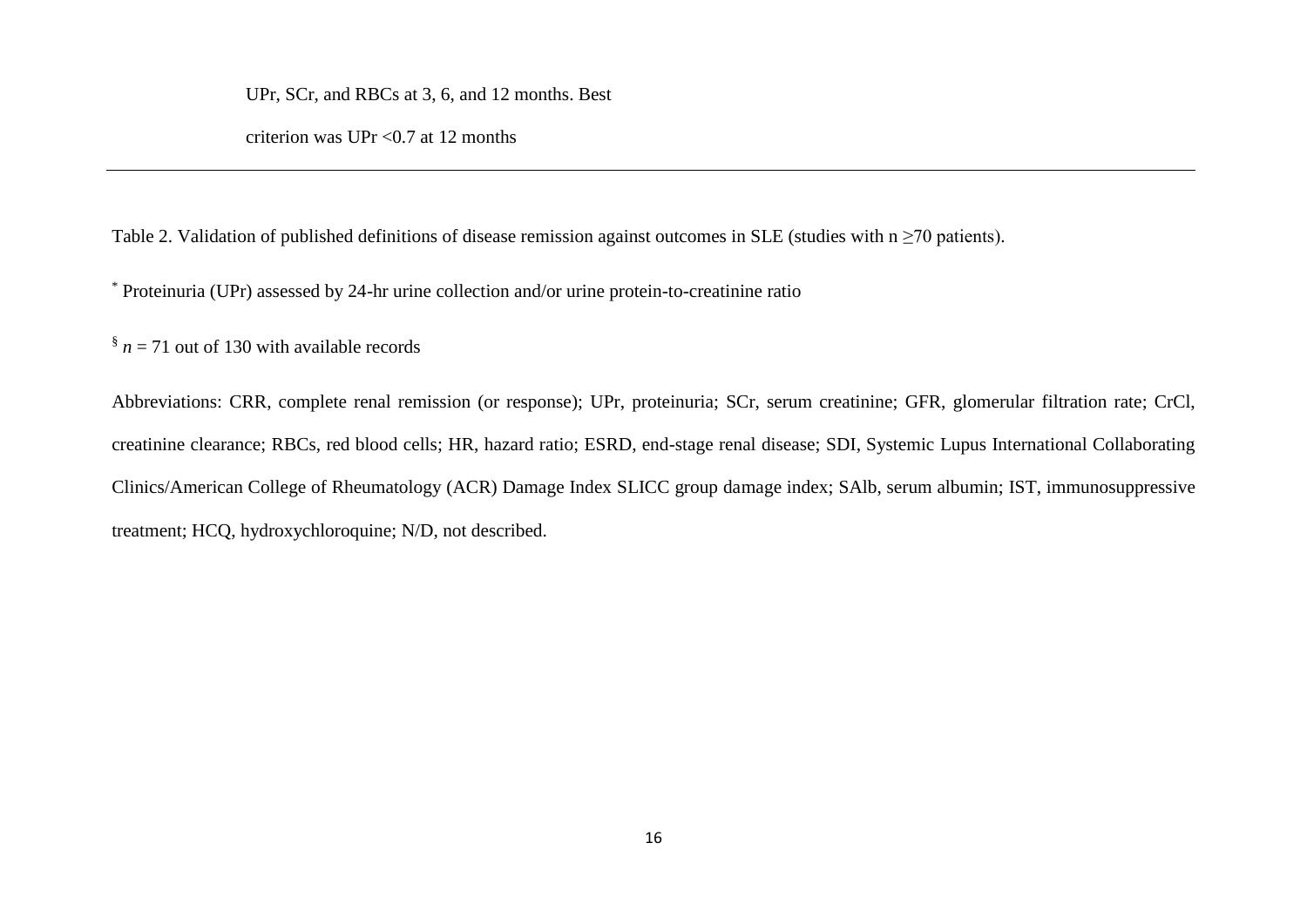Specific agreement was also achieved on the definition of "serological activity" where it was agreed that there was sufficient support in the literature pertaining to the presence of anti-DNA antibodies and/or hypocomplementemia (defined as above or below the upper limit of normal value for the local laboratory, respectively), but without reference to other autoantibodies. The task force discussed whether definitions of remission should distinguish patients who are serologically active from those who are serologically inactive, as the former are much more likely to experience subsequent flare.<sup>[4]</sup>, [9\]](#page-29-12) No consensus was reached on that statement and the task force suggested to test each of the clinical criteria with and without serology, in order to determine the usefulness of the latter and whether it adds to the construct validity of each definition.

Finally, there was consensus in the task force that treatment with anti-malarials does not preclude the patient from being considered to be in remission, even though it is somewhat paradoxical to say "offtreatment" when someone is, in fact, taking a medication. However, this step was strongly supported by the task force in respect of the widely-held view that anti-malarials are often considered long-term maintenance therapy for patients with SLE even if they have achieved remission. Benefits of such treatment are believed to extend beyond flare prevention and disease control, and it was therefore felt incorrect to imply that these medication should be discontinued. The task force does recognize that antimalarials have immunomodulatory effects, and that therefore studies done on patients in remission "off treatment" (by the above definition) may in some instances have to distinguish clearly between those patients who are and who are not taking antimalarials. This would perhaps seem most important for studies of an immunological or pathophysiological nature. A similar arguments does of course also apply to medications that do not fall in the above categories but that have or may have immunomodulatory properties, such as statins and vitamin D.

It was also agreed upon by all that patients who are treated with moderate- or high-dose glucocorticoids cannot be considered to be in remission, even if they would fulfill other criteria for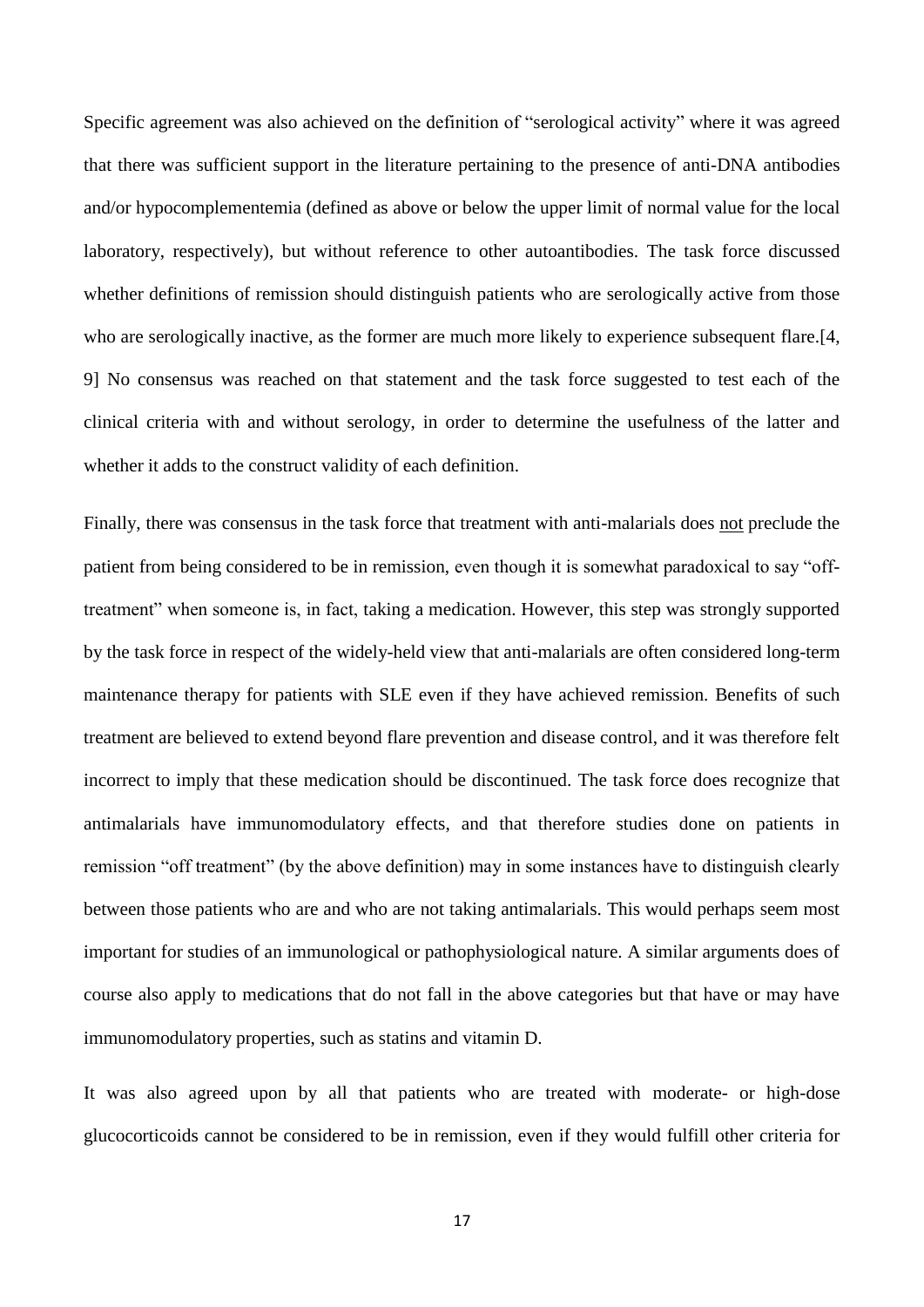remission. The main argument for this is the well-established adverse health consequence of longterm moderate- to high-dose glucocorticoid treatment.

Two statements were felt to be uncontroversial by the steering committee but did not achieve >90% agreement in the larger task force. One of these, "A definition of remission in SLE must be reasonably consistent with the use of this term in the literature" was intended by the steering committee as indicating that a definition of remission must be aligned with what historically has been considered to be a remission. However, this statement was felt to be a bit too circular by some, given that the literature is divided on the definition of remission.

The statement "Durability in time can be added to any definition of remission in order to define a 'durable remission' – but need not be included in the definition of remission itself." achieved 86% agreement by pre-meeting electronic voting. Notably, although a few of the published definitions included in Table 2 have incorporated a "duration" component (ranging from 6 months to 5 years), the majority to the studies has not examined the prognostic importance of duration of remission against long-term patient outcomes. When discussed face-to-face by the full task force, an increasing number of delegates were unable to support this statement. After discussion, the vote was 65% in favor – not sufficient to declare consensus. The main arguments for and against this statement, as they were discussed during the meeting, are given in **Table 3**:

| In favor of the original statement |           |           | <b>Against the original statement</b>                                                                     |  |  |
|------------------------------------|-----------|-----------|-----------------------------------------------------------------------------------------------------------|--|--|
|                                    |           |           | (i.e., the definition of remission does <i>not</i> (i.e., the definition of remission <i>does</i> have to |  |  |
| have to include the duration)      |           |           | include the duration)                                                                                     |  |  |
| <b>Definitions</b><br>of           | remission |           | in other • As SLE can be remitting-relapsing, $[37]$                                                      |  |  |
| autoimmune                         | diseases, | including | for a patient to be in remission at one                                                                   |  |  |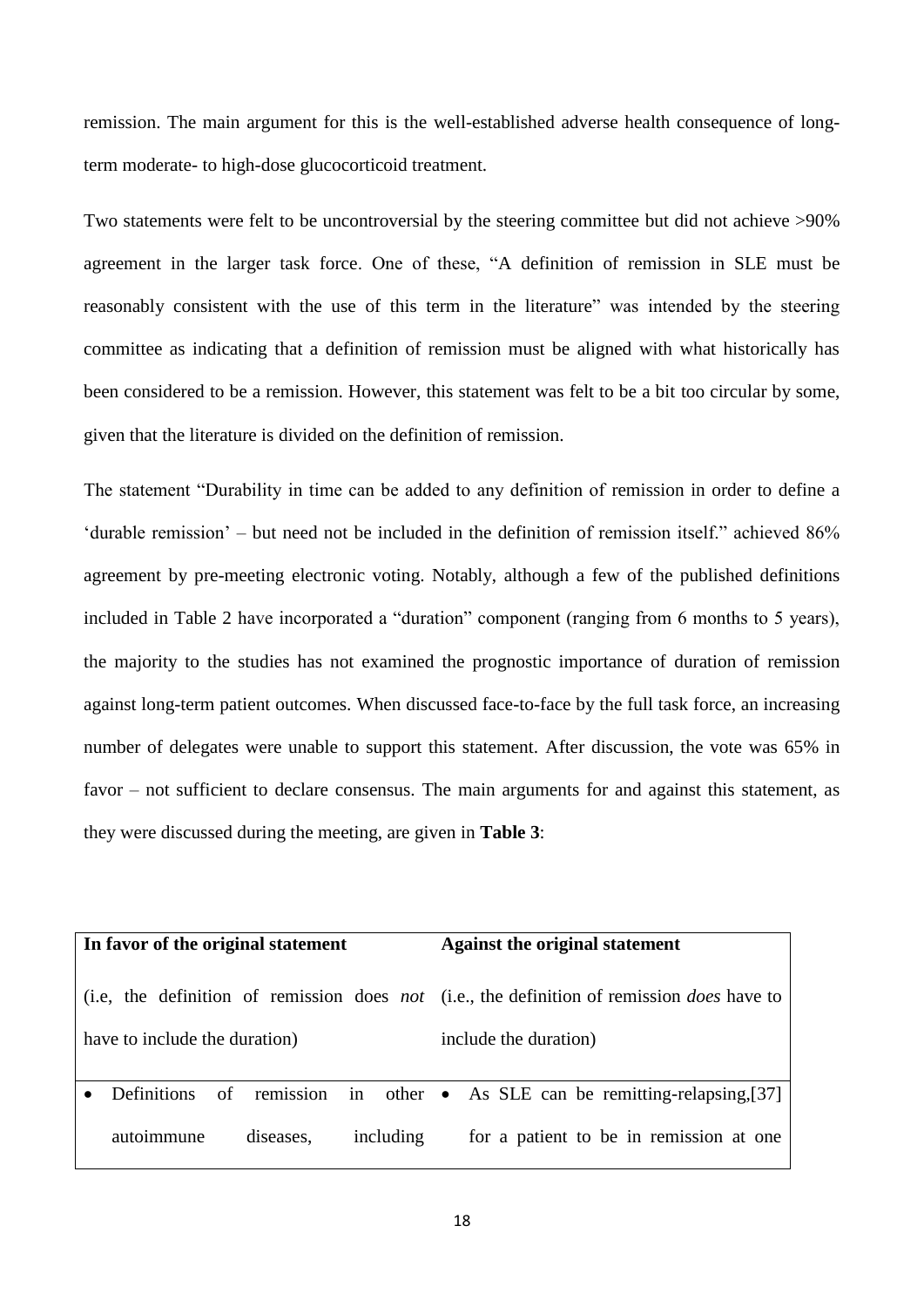rheumatoid arthritis [\[35\]](#page-31-10) and Crohn's disease,[\[36\]](#page-31-11) do not include durability specific point in time may not be clinically relevant  $\bullet$  Including durability in the definition  $\bullet$ itself would severely limit the use of the Remission for only a short period of time has little relevance in SLE

Table 3. Arguments for and against the statement "Durability in time can be added to any definition of remission in order to define a 'durable remission' but need not be included in the definition of remission itself."

## The framework for a definition.

definition as an outcome in clinical trials

Duration can always be added to the

analyses in which the definition is used

The task force discussed what form a definition of remission in SLE should take. A literature search on this topic identified many observational studies and clinical trials that used a large number of different *ad hoc* definitions of remission in general SLE (Appendix Table 1) and in lupus nephritis (Appendix Table 2). After extensively reviewing various options, and with particular attention to the discussion described above regarding duration, the following three key principles were agreed upon (summarized in **Table 4**):

| Key principles for defining remission in SLE | Agreement |                                                                             |     |
|----------------------------------------------|-----------|-----------------------------------------------------------------------------|-----|
|                                              |           | Definitions of remission in SLE will be worded as follows: <i>Remission</i> | 93% |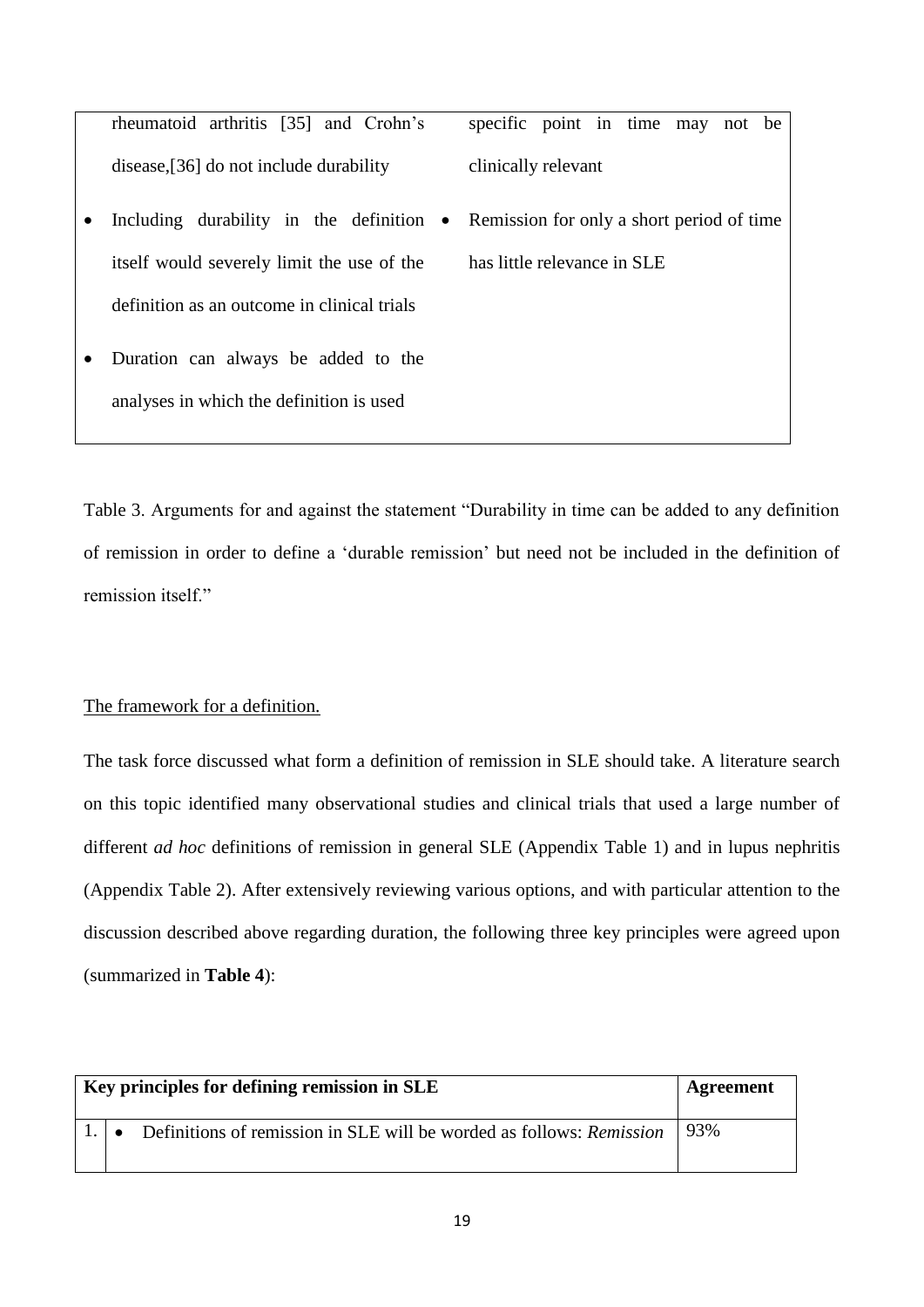|    |                                                                                | (2 abstained) |
|----|--------------------------------------------------------------------------------|---------------|
|    | (reference to symptoms, signs, routine labs)                                   |               |
|    | Requirement for serology may be added<br>$\circ$                               |               |
| 2. | For defining remission in SLE, a validated index must be used                  | 98%           |
|    | Suggested indices are: clinical SLEDAI = 0; BILAG 2004 D<br>$\circ$            |               |
|    | or E only; clinical ECLAM = $0$                                                |               |
|    | These must be supplemented by the Physician's Global<br>$\circ$                |               |
|    | Assessment being below an appropriate threshold (e.g., $\langle 0.5 \rangle$   |               |
|    | on a $0-3$ scale)                                                              |               |
| 3. | A distinction will be made between remission off therapy and                   | 100%          |
|    | remission on therapy                                                           | (3 abstained) |
|    | <b>Remission off therapy requires the patient to be on no other</b><br>$\circ$ |               |
|    | treatment for SLE than maintenance antimalarials                               |               |
|    | <b>Remission on therapy allows patients to be treated with</b><br>$\circ$      |               |
|    | maintenance antimalarials, stable, low-dose glucocorticoids                    |               |
|    | (e.g., prednisone $\leq$ 5 mg/day), maintenance                                |               |
|    | immunosuppressives and/or stable (maintenance) biologics                       |               |

Table 4. The task force's three key recommendations for defining remission in SLE.

1. The task force achieved consensus (93%) for the principle that remission in SLE will be defined using the following format: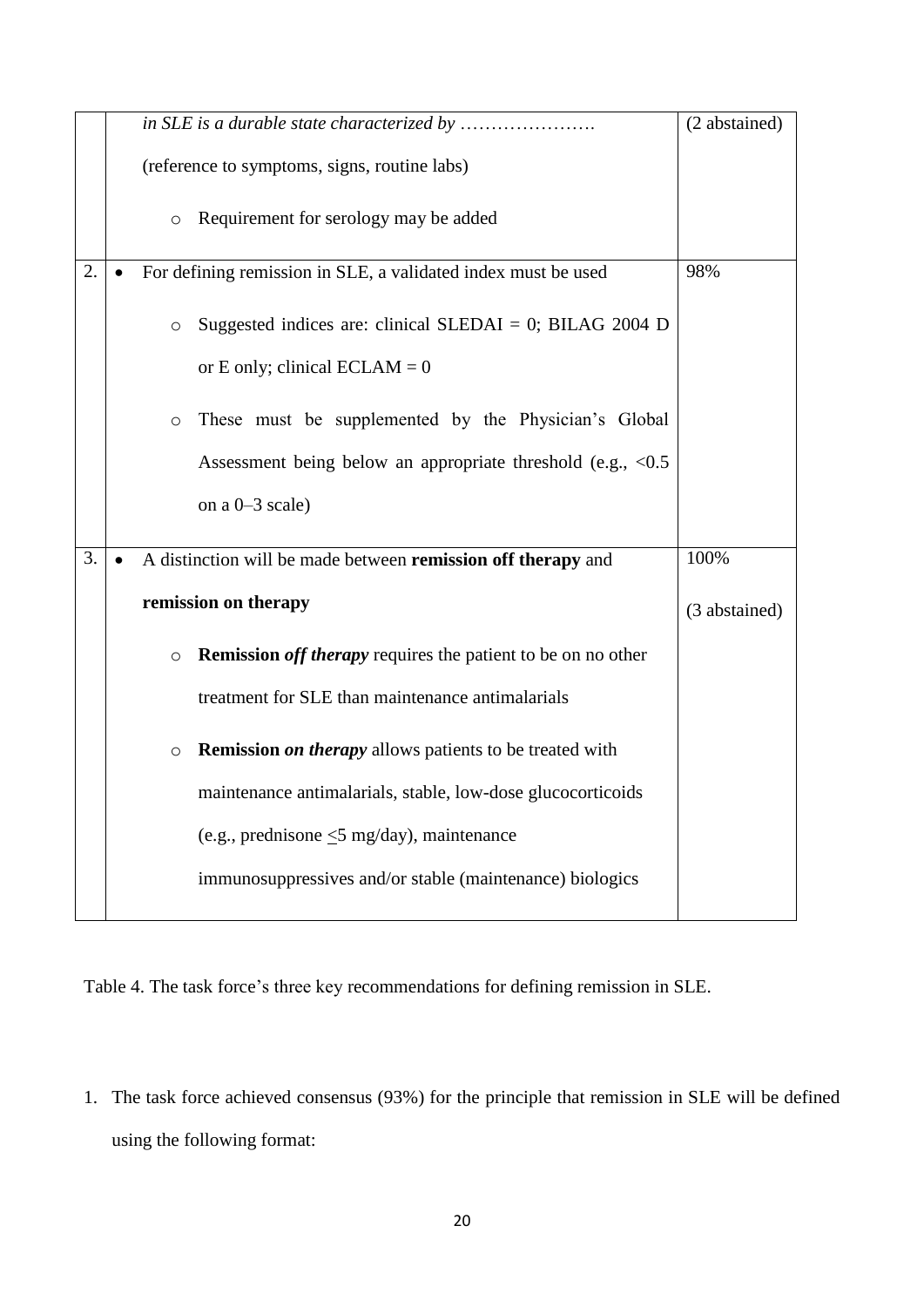"Remission in SLE is a durable state characterized by …. (followed by a reference indicating the absence of symptoms, signs or abnormal labs)".

It can be recognized that this definition is to some extent a compromise because it does not specify the length of time during which a remission would have to be sustained in order to qualify. This is a direct result of the fact that no agreement on this could be achieved and that the task force felt that further scientific studies are needed to define the optimal duration for any statement of remission in SLE. A further area of uncertainty was whether the absence of active serology would be required and yet again it was felt that this could be investigated in the future. It should therefore also be recognized that 'abnormal labs' in the above statement refers to routine laboratory assessments and not necessarily to anti-DNA antibodies or complement levels.

2. The task force spent much time on finding correct formulations for defining the absence of clinical signs and symptoms for use in a definition and agreed, in the end, that for this a validated index must be used (98% agreement). The task force specifically suggests that the following can be considered: clinical SLEDAI = 0; BILAG 2004 D or E categories only; or clinical ECLAM = 0. Furthermore, it is recommended that each of these indices is supplemented with the requirement for the Physician's Global Assessment (PhGA) to be below a certain level: in the case of a PhGA ranging from 0 to 3 that should be  $\lt$  0.5. Note that in all instances the term "clinical" for SLEDAI and ECLAM refers to symptoms, signs and routine laboratory testing and disregarding only the points that can be given for the presence of anti-DNA antibodies and/or low complement. The task force also discussed the possibility of defining remission in terms of specific symptoms and signs, such as was done for the proposed definition of remission in pediatric SLE, where certain symptoms and signs are "allowed" for patients with SLE who are nevertheless considered to be in remission.[\[38\]](#page-31-12) Although a minority of participants favored this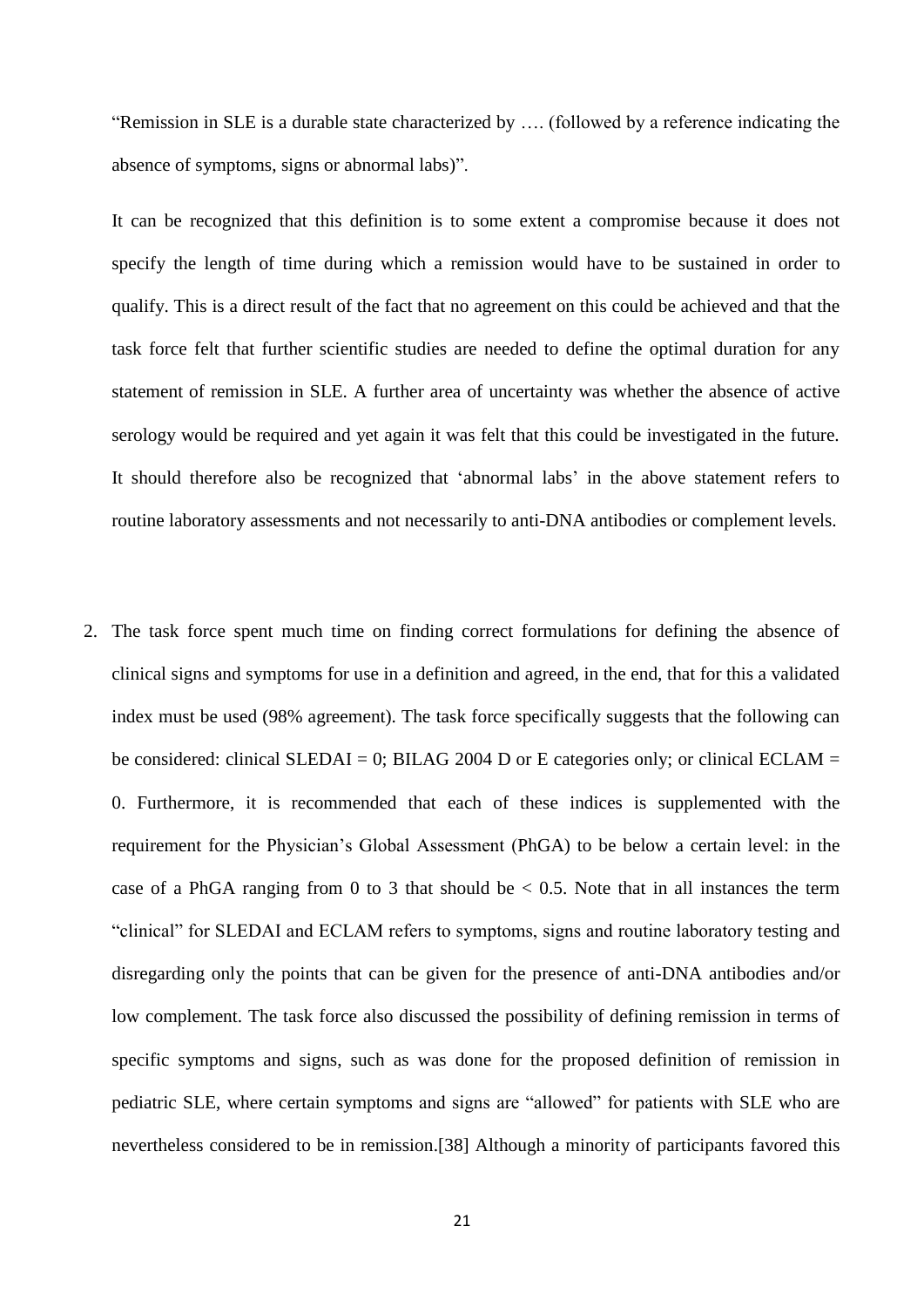approach, there was a more widespread feeling that *not* using validated indices would to some extent be retrograde, and that practice in various research settings would also increasingly be dominated by the use of such indices.

3. The task force recommends that a distinction should be made between "remission off therapy" and "remission on therapy" (100% agreement). These two descriptors were chosen in preference to many other suggested terms, some of which are: "complete" versus "partial" remission; "complete" versus "clinical" remission; "remission" versus "lupus under control" or "inactive disease". *While there are subtle nuances differentiating between these possibilities, it was considered important to simplify this matter and to strictly limit the number of definitions to two levels of remission.* 

In this regard, it is also important that "off-therapy" will mean that the patient is on no other immunomodulatory treatment for SLE than possibly anti-malarials. As pointed out earlier, for some studies, in particular mechanistic investigations, the immunomodulatory properties of antimalarials must be considered, and in general accurate recording of all medications is recommended.

"Remission-on-therapy" will allow some, but not all medications. Specifically, stable immunosuppressives, including biological immunomodulators, are allowed within this level of remission. It was noted that definitions of remission in other autoimmune diseases, including rheumatoid arthritis[\[35\]](#page-31-10) and Crohn's disease[\[36\]](#page-31-11), do not exclude the chronic use of specific antirheumatic medications, immunosuppressives, or biologics. Likewise, these definitions do not limit the use of glucocorticoids. However, in SLE a major contributor to long-term damage and other adverse outcomes is the chronic use of glucocorticoids, and the task force felt that for the patient to be declared in "remission-on-treatment" the highest allowable dose of glucocorticoids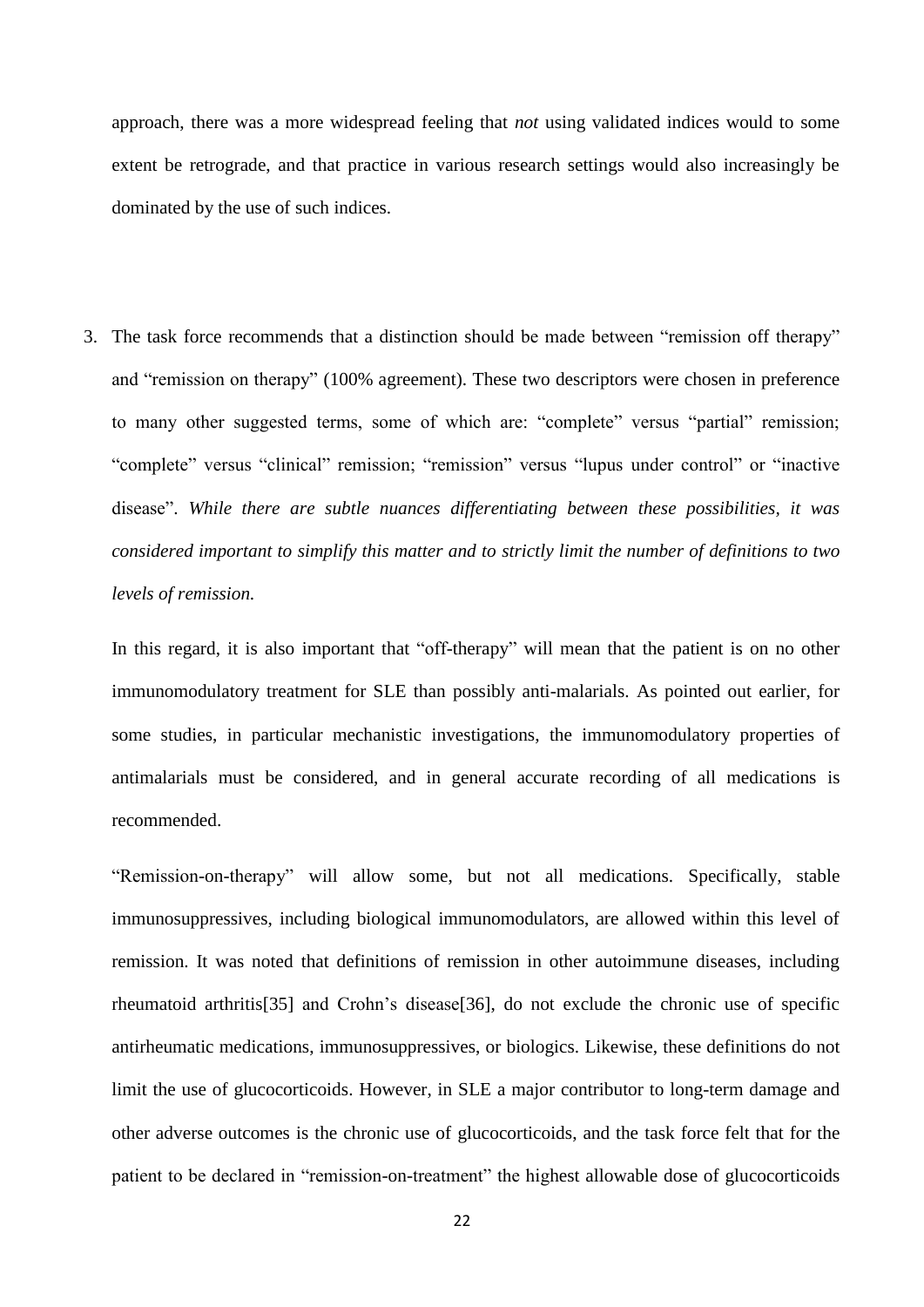is 5 mg/day prednisone (or equivalent). Prednisone dose thresholds associated with protection from treatment-related harm are currently being studied by several groups and data from those studies should further inform the selection of a threshold glucocorticoid dose in a definition of remission-on-therapy.

Further development of the most appropriate definition of remission. The task force discussed in what manner a future definition of remission in SLE could be most thoroughly established.

It was agreed upon by voting that for testing the construct validity of each potential remission definition the most appropriate outcomes are death, damage, lupus flares, and HR-QOL measures (100% agreement).

Thus, the task force indicated that any definition of remission in SLE must be tested in terms of the degree to which it correctly identifies patients whose future disease course will be better in these four outcomes. Though mortality remains a key outcome, it is unlikely that many studies will be able to identify this as a differentiating factor. Damage as measured by the SLICC damage index (SDI) [\[39\]](#page-32-0) will most likely be the most effective way of ascertaining the construct validity of a definition of remission, as has been provisionally demonstrated for the definition of LLDAS. However, the occurrence of flares, especially severe flares, that can be measured by a variety of instruments,[\[40-](#page-32-1) [42\]](#page-32-1) and measures of HR-QoL will also be important in determining which potential definition of remission in SLE has the greatest validity.

## Other points of discussion.

Patient's Global Assessment. There was controversy about the role of the Patient's Global Assessment (PGA) in a remission definition. A majority felt that PGA cannot currently be included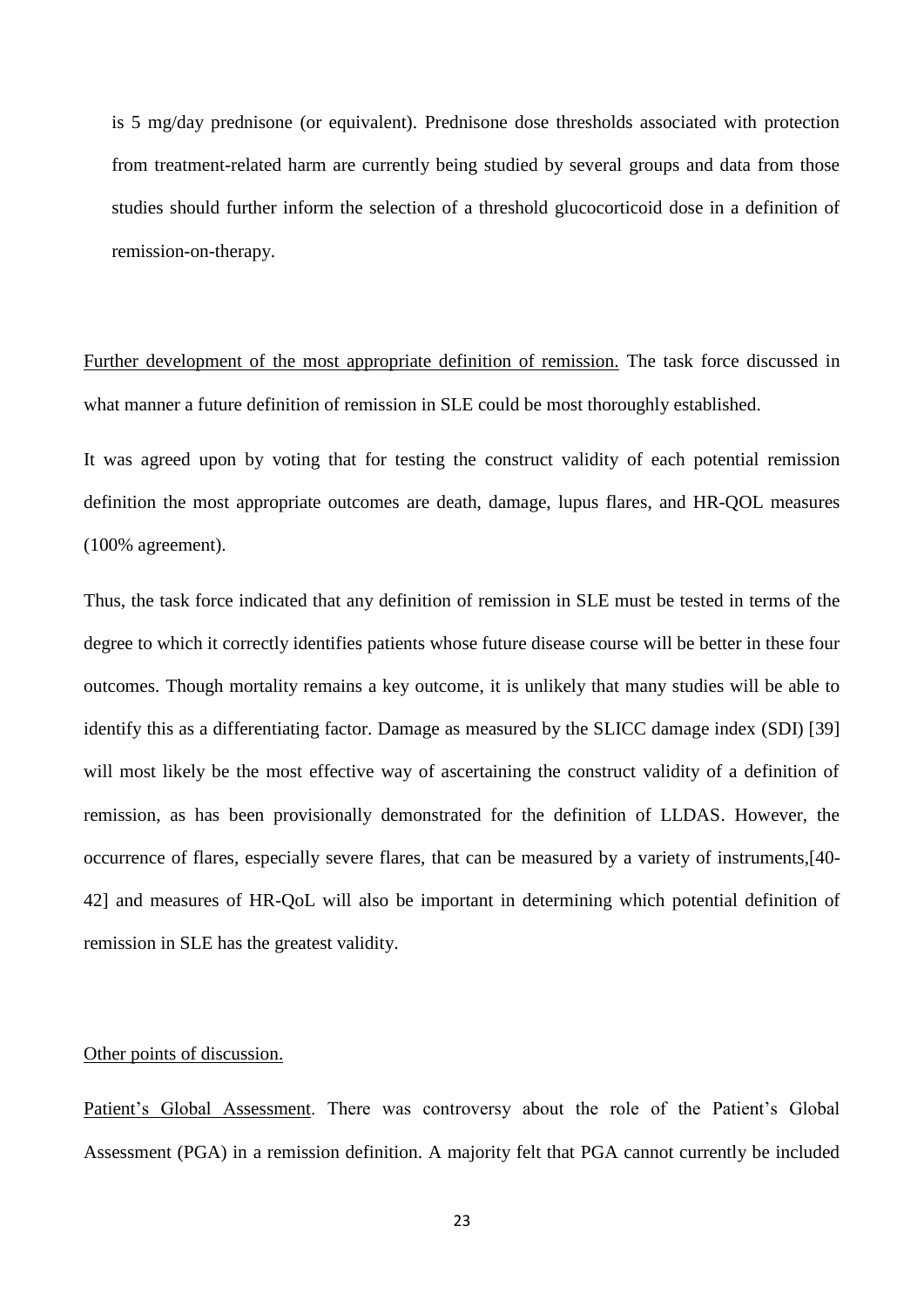pending further research, and specifically that such research is needed to validate PGA as an outcome in reference to remission. Many felt that a better instrument to capture the patient's perspective may be needed. However, patient representatives (authors KL, CC, BvL) were concerned that the patient perspective was omitted. Indeed, in the T2T recommendations for SLE, both overarching principles and specific recommendations advocate including the patient's perspective in decision-making. However, there is no fully validated measure for the patient's perspective at this time. It was remarked that the PhGA can reflect patient perspective, and it was proposed to emphasize that PhGA should pay careful attention to patient symptoms, or conversely, that PGA could be a longer-term outcome used in the testing of remission definitions; but in formal votes no consensus was reached on these points.

Inclusion of validated skin score. The dermatologists in the task force (authors AK and VPW) suggested to supplement the definition of remission with a validated skin score.

Definition based only on symptoms. A rheumatologist (author MW) pointed out that in as much as the task force is developing *possible* definitions of remission, a definition based only on symptoms and *without* the use of an index could also be tested.

Plans for further work and research agenda. The task force agreed upon a plan of work that would include the use of longitudinal datasets from clinical trials, observational studies, registries etc. to test each of the definitions of remission. Likewise, definitions of remission "on treatment" and "off treatment" will be tested separately against the pre-specified dependent outcomes indicated above, and different durations of these definitions will also be tested. Moreover, studies done on patients "off treatment" will also record the use of antimalarials and analyze the extent to which this makes a difference. As always, findings in such subanalyses may inform future changes in the proposed definitions.

Proposed durations to be analyzed include 6 months, 12 months, 2 years, and 5 years.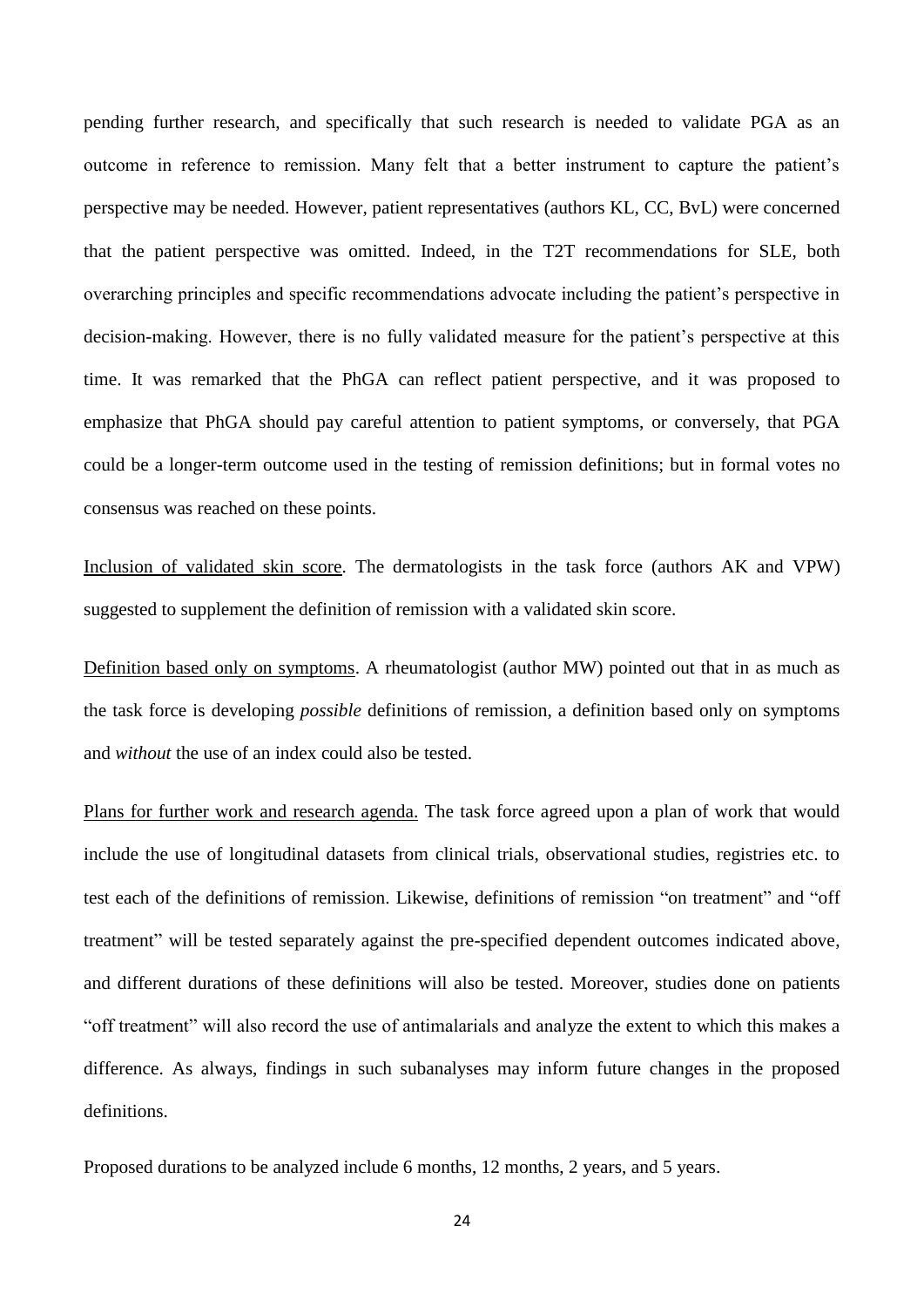In addition to this continued work, the task force also recommends specific research to investigate whether definitions of remission are applicable irrespective of genetic backgrounds and/or ethnicity.

## Discussion

An international task force consisting of patient representatives and specialists in clinical immunology, dermatology, nephrology and rheumatology was convened and achieved high-level agreement on eight statements, three key principles, and a set of outcomes relating to remission in SLE, thereby providing a road-map for further work towards a generally applicable definition.

Remission was approached as a global state, whereas it is recognized that remission can be defined, and has in some instances been defined, at the individual organ system level.

As a conceptual starting-point remission was identified as a desirable outcome for patients with SLE with at the very least the absence of major symptoms and signs of SLE. Remission is considered distinct from a cure and it is also regarded as meaningfully different from a state of low disease activity in SLE such as the lupus low disease activity state (LLDAS) that has recently been developed by the Asia-Pacific Lupus Collaboration.[\[5\]](#page-29-4) However, the latter definition does not solely *require* the presence of low disease activity and does therefore, in fact, include both patients who have a low level of disease activity and also those who are in remission.

Perhaps most critically for future work in this area, it is recognized that remission has to be a state that, if sustained, is associated with a low likelihood of adverse outcome.

Regarding treatment, there was consensus that treatment with antimalarials does not preclude the patient from being considered to be in remission, in respect of the recommendation that antimalarials should be considered as long-term maintenance therapy for patients with SLE even if they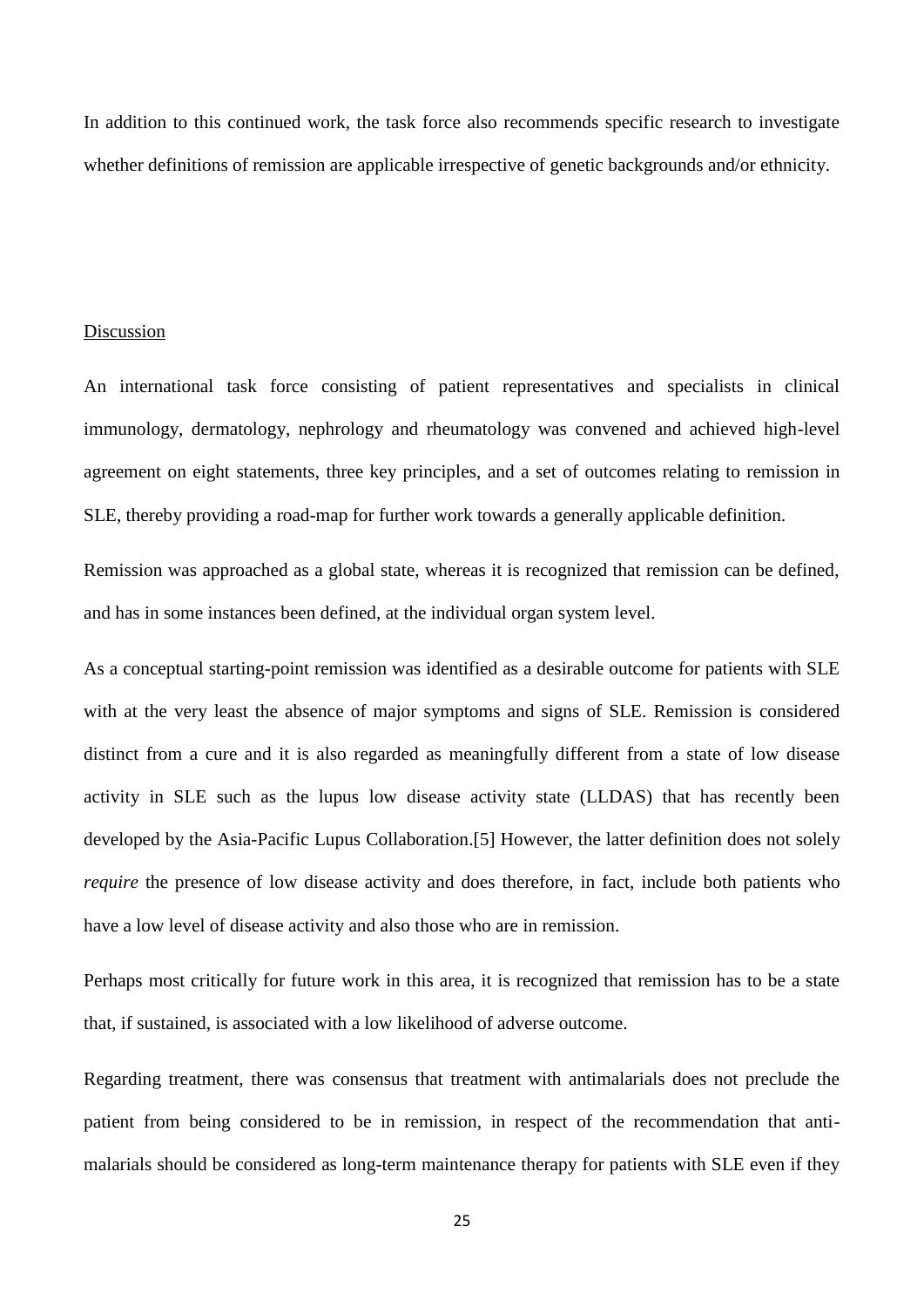have achieved remission.[\[3\]](#page-29-2) It was also agreed upon by all that patients who are treated with moderate- or high-dose glucocorticoids cannot be considered to be in remission even if they would fulfill other criteria for remission. It is well established that glucocorticoids may suppress signs of disease, but will not achieve *bona fide* disease control, and also constitute one of the major risk factors for negative outcomes in SLE.

In contrast to these areas of agreement, no consensus could be achieved on two important issues.

First, it transpired that the inclusion of 'duration' in a definition of remission was controversial. Some argued that definitions of remission in other disease areas do not have this requirement, and that utility of a definition in clinical studies including clinical trials will be significantly limited if duration is explicitly required. Others argued that remission achieved on only one given point in time lacks clinical relevance in a disease that can be relapsing and remitting. Following lengthy discussion, the task force was able to agree on a compromise using the wording "Remission is a durable state characterized by ...." and also clearly identified the need for studies linking the duration of any definition of remission with longer-term outcomes.

Second, the task force did not agree on the precise role of the Patient Global Assessment (Patient GA) in a remission definition. This issue was debated at considerable length. Several task force members including patient representatives were concerned that the patient perspective was not explicitly included in the definition, and emphasized the importance of a definition of remission that 'resonates' with the patient. However, a majority of the task force felt that while the patient's perspective is critically important in the patient-physician interaction, when it comes to a definition of remission for the purposes of clinical and epidemiological studies and clinical trials more work is needed in order either to validate Patient GA as an outcome,or more likely to develop a better instrument to capture the patient's perspective. It was pointed out that the physician, when assessing disease activity, is expected to weigh in the patient's perspective.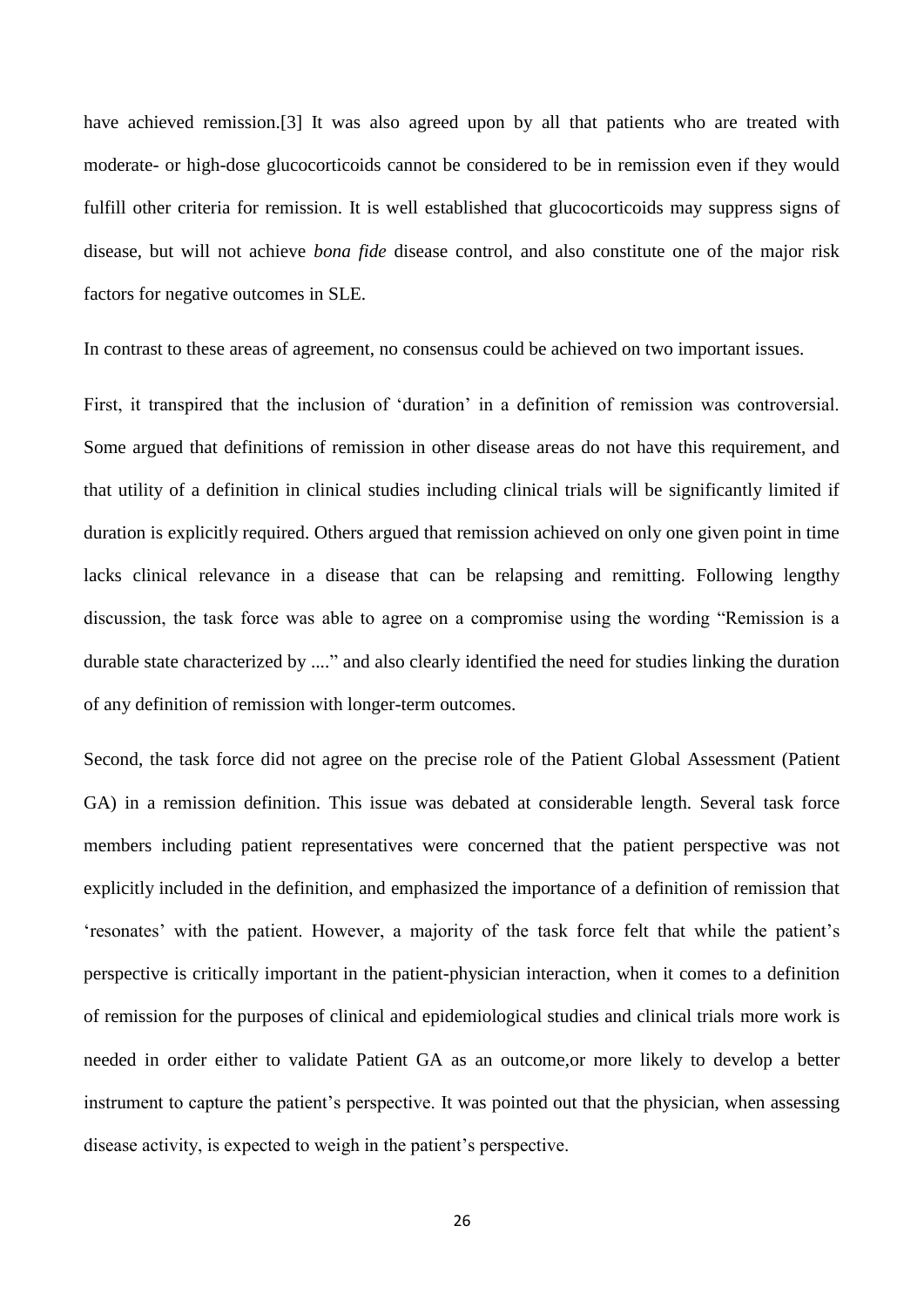Additionally, the task force agreed on the definition of "serological activity" but no consensus was reached regarding whether the latter should be taken into account to define remission. The task force agreed upon the use of longitudinal datasets to determine whether serology adds to the construct validity of each definition.

Nomenclature for remission in SLE was extensively discussed. Many terms were proposed, including "complete remission", "partial" remission", "clinical remission", "serological remission", "lupus under control", "inactive disease" etc., many of which were overlapping. In order to simplify matters and achieve consistency the task force recommends that only one distinction is made between "remission off therapy" and "remission on therapy", where "off-therapy" must mean that the patient is on no systemic treatments for SLE other than anti-malarials. While "remission-onantimalarials-only" would be the most accurate term for this state, "remission off-therapy" was chosen for brevity and convenience, even though it does allow antimalarial therapy. As stated previously, it will be necessary in future studies to account for the actual use of antimalarials in this group of patients, and subsequent analyses of patients who are and who are not on antimalarials may lead to further distinctions in these categories.

"Remission-on-therapy" will allow stable immunosuppressives, including biologics, and low-dose glucocorticoids. It is of interest to note that the latter type of definition is the more usual in other autoimmune diseases, such as RA and Crohn's disease, and would also allow investigators to use the definition in clinical trials.

One limitation of the approach taken by the task force is the decision to limit serological activity to anti-DNA antibodies and low complement. Recent research shows the importance of antibodies to RNA binding proteins (RBPs) to the formation of immune complexes that can stimulate interferon production. Further research may show that, unless these antibodies are assayed, the serological assessment is incomplete.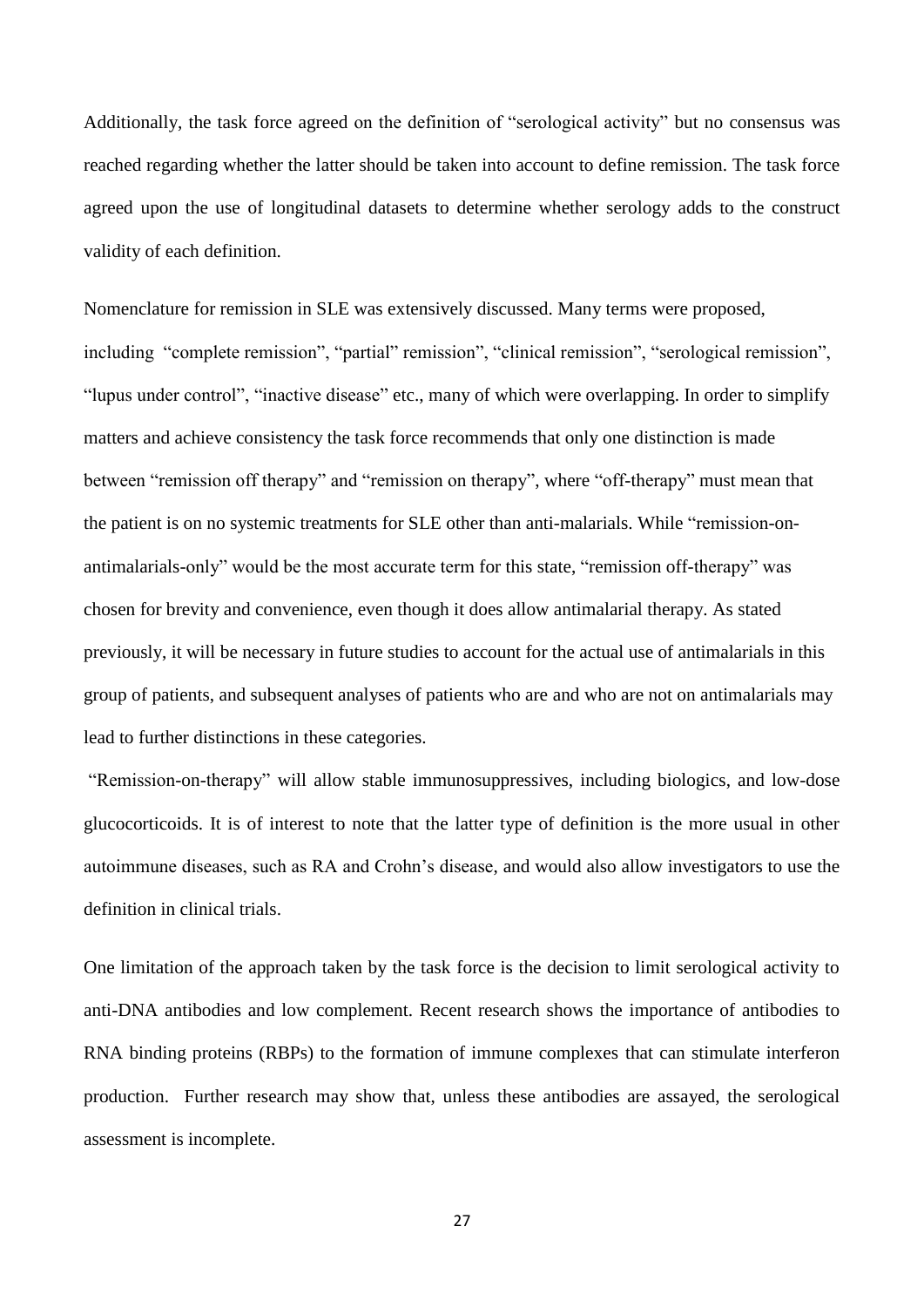Finally, the task force recommends a clear research agenda of testing the construct validity of potential remission definitions against death, damage, lupus flares, and HR-QOL measures as outcomes (dependent variables) in suitable cohorts of patients. Several task force members have conducted or are conducting such studies. This approach will establish which definition(s) of remission in SLE optimally identifies patients with a better disease course in these four outcomes.

**In summary, a set of statements and key principles relevant to remission in SLE were established by an international task force. This work provides a pathway for testing individual definitions against longer-term outcomes in order to arrive at a definition of remission in SLE.**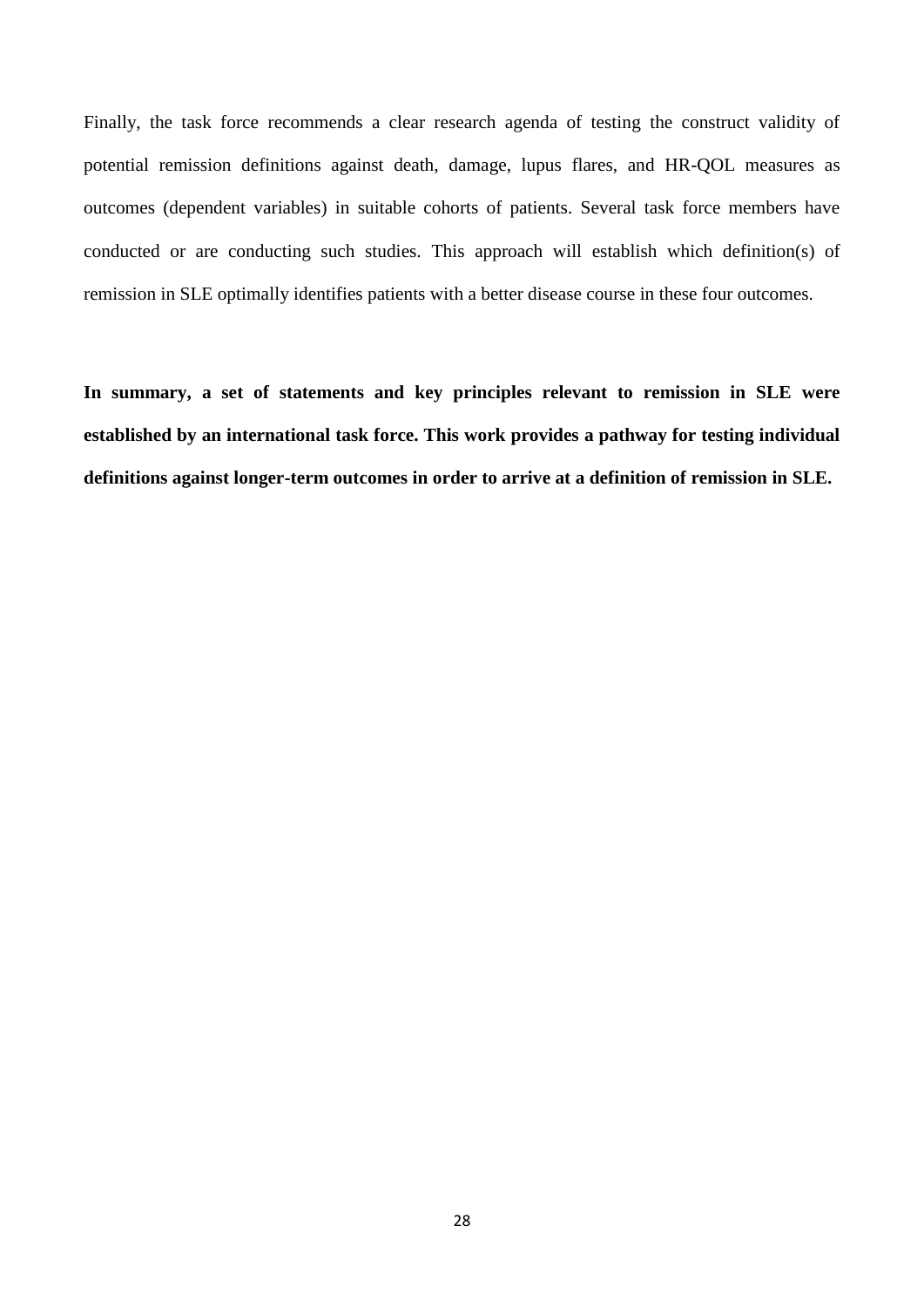## **Acknowledgments**

The authors wish to acknowledge Ms Lisbeth Löfstrand, Administrator at Karolinska Institutet for her invaluable help during the organization of the DORIS meetings as well as for manuscript preparation.

## **Competing Interests**

**Ronald van Vollenhoven** reports having received Research Support and Grants from AbbVie, Amgen, BMS, GSK, Pfizer, Roche, UCB, and Consultancy or honoraria from AbbVie, Biotest, BMS, Celgene, Crescendo, GSK, Janssen, Lilly, Merck, Novartis, Pfizer, Roche, UCB, Vertex.

**Laurent Arnaud** reports having received travel grants, consultancy or honoraria from Adelphivalues, Amgen, Eli Lilly, GSK, LFB, Menarini France, MSD, Raison de santé.

## **Funding**

No funding declared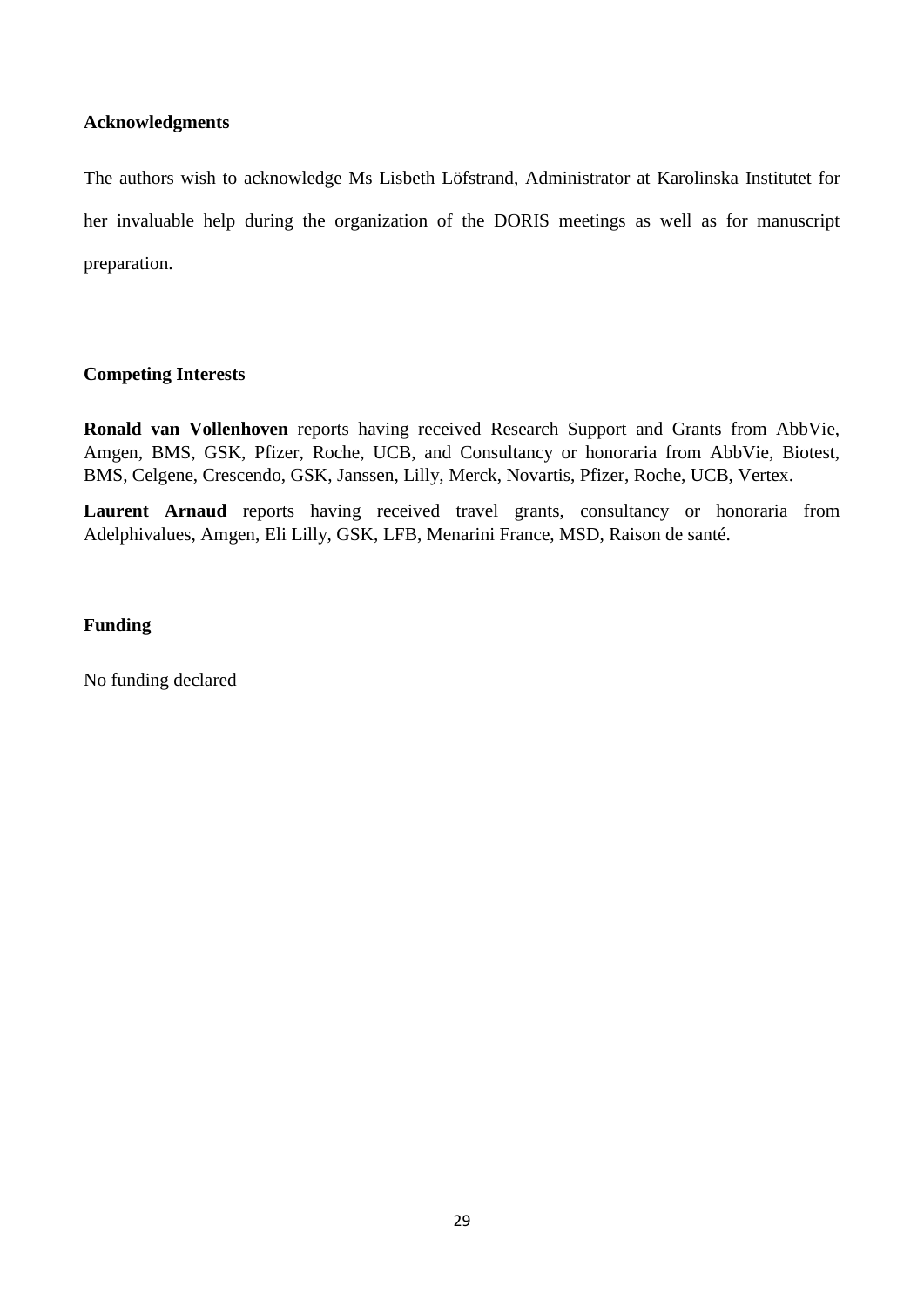#### **References**

<span id="page-29-0"></span>1 Houssiau FA, Vasconcelos C, D'Cruz D, et al. The 10-year follow-up data of the Euro-Lupus Nephritis Trial comparing low-dose and high-dose intravenous cyclophosphamide. *Ann Rheum Dis* 2010;1:61-4.

<span id="page-29-6"></span><span id="page-29-5"></span><span id="page-29-1"></span>2 Bexelius C, Wachtmeister K, Skare P, et al. Drivers of cost and health-related quality of life in patients with systemic lupus erythematosus (SLE): a Swedish nationwide study based on patient reports. *Lupus* 2013;8:793-801.

<span id="page-29-7"></span><span id="page-29-2"></span>3 van Vollenhoven RF, Mosca M, Bertsias G, et al. Treat-to-target in systemic lupus erythematosus: recommendations from an international task force. *Ann Rheum Dis* 2014;6:958-67.

<span id="page-29-8"></span><span id="page-29-3"></span>4 Steiman AJ, Urowitz MB, Ibanez D, et al. Prolonged clinical remission in patients with systemic lupus erythematosus. *J Rheumatol* 2014;9:1808-16.

<span id="page-29-9"></span><span id="page-29-4"></span>5 Franklyn K, Lau CS, Navarra SV, et al. Definition and initial validation of a Lupus Low Disease Activity State (LLDAS). *Ann Rheum Dis* 2015.

<span id="page-29-10"></span>6 Drenkard C, Villa AR, Garcia-Padilla C, et al. Remission of systematic lupus erythematosus. *Medicine (Baltimore)* 1996;2:88-98.

<span id="page-29-11"></span>7 Nossent J, Kiss E, Rozman B, et al. Disease activity and damage accrual during the early disease course in a multinational inception cohort of patients with systemic lupus erythematosus. *Lupus* 2010;8:949-56.

8 Zen M, Iaccarino L, Gatto M, et al. Prolonged remission in Caucasian patients with SLE: prevalence and outcomes. *Ann Rheum Dis* 2015;12:2117-22.

<span id="page-29-12"></span>43 Medina-Quinones CV, Ramos-Merino L, Ruiz-Sada P, et al. Analysis of Complete Remission in Lupus Patients over a period of 32 years. *Arthritis care & research* 2015.

9 Moroni G, Quaglini S, Maccario M, et al. "Nephritic flares" are predictors of bad long-term renal outcome in lupus nephritis. *Kidney Int* 1996;6:2047-53.

10 Mok CC, Wong RW and Lau CS. Lupus nephritis in Southern Chinese patients: clinicopathologic findings and long-term outcome. *Am J Kidney Dis* 1999;2:315-23.

11 Korbet SM, Lewis EJ, Schwartz MM, et al. Factors predictive of outcome in severe lupus nephritis. Lupus Nephritis Collaborative Study Group. *Am J Kidney Dis* 2000;5:904-14.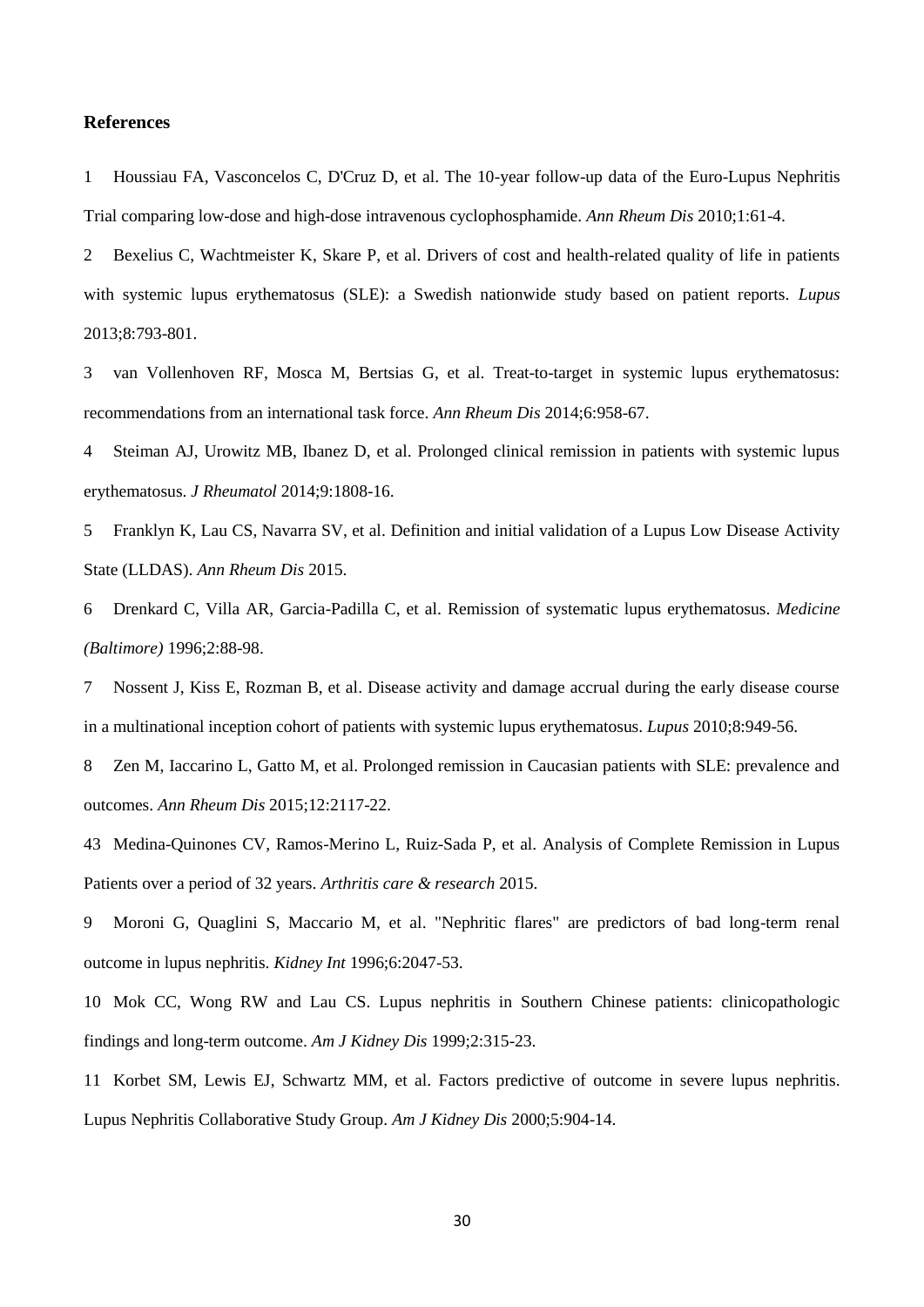<span id="page-30-4"></span><span id="page-30-3"></span><span id="page-30-2"></span><span id="page-30-1"></span><span id="page-30-0"></span>12 Najafi CC, Korbet SM, Lewis EJ, et al. Significance of histologic patterns of glomerular injury upon long-term prognosis in severe lupus glomerulonephritis. *Kidney Int* 2001;6:2156-63.

<span id="page-30-5"></span>13 Chen YE, Korbet SM, Katz RS, et al. Value of a complete or partial remission in severe lupus nephritis. *Clin J Am Soc Nephrol* 2008;1:46-53.

<span id="page-30-6"></span>14 Illei GG, Takada K, Parkin D, et al. Renal flares are common in patients with severe proliferative lupus nephritis treated with pulse immunosuppressive therapy: long-term followup of a cohort of 145 patients participating in randomized controlled studies. *Arthritis Rheum* 2002;4:995-1002.

<span id="page-30-7"></span>15 Hill GS, Delahousse M, Nochy D, et al. Outcome of relapse in lupus nephritis: roles of reversal of renal fibrosis and response of inflammation to therapy. *Kidney Int* 2002;6:2176-86.

<span id="page-30-9"></span><span id="page-30-8"></span>16 Mok CC, Ying KY, Tang S, et al. Predictors and outcome of renal flares after successful cyclophosphamide treatment for diffuse proliferative lupus glomerulonephritis. *Arthritis Rheum* 2004;8:2559- 68.

<span id="page-30-10"></span>17 Mok CC, Ying KY, Ng WL, et al. Long-term outcome of diffuse proliferative lupus glomerulonephritis treated with cyclophosphamide. *Am J Med* 2006;4:355 e25-33.

<span id="page-30-11"></span>18 Moroni G, Quaglini S, Gallelli B, et al. The long-term outcome of 93 patients with proliferative lupus nephritis. *Nephrol Dial Transplant* 2007;9:2531-9.

<span id="page-30-12"></span>19 Mak A, Mok CC, Chu WP, et al. Renal damage in systemic lupus erythematosus: a comparative analysis of different age groups. *Lupus* 2007;1:28-34.

20 Lee BS, Cho HY, Kim EJ, et al. Clinical outcomes of childhood lupus nephritis: a single center's experience. *Pediatr Nephrol* 2007;2:222-31.

21 Sun HO, Hu WX, Xie HL, et al. Long-term outcome of Chinese patients with membranous lupus nephropathy. *Lupus* 2008;1:56-61.

22 Ayodele OE, Okpechi IG and Swanepoel CR. Predictors of poor renal outcome in patients with biopsyproven lupus nephritis. *Nephrology (Carlton)* 2010;4:482-90.

23 So MW, Koo BS, Kim YG, et al. Predictive value of remission status after 6 months induction therapy in patients with proliferative lupus nephritis: a retrospective analysis. *Clin Rheumatol* 2011;11:1399-405.

24 Reich HN, Gladman DD, Urowitz MB, et al. Persistent proteinuria and dyslipidemia increase the risk of progressive chronic kidney disease in lupus erythematosus. *Kidney Int* 2011;8:914-20.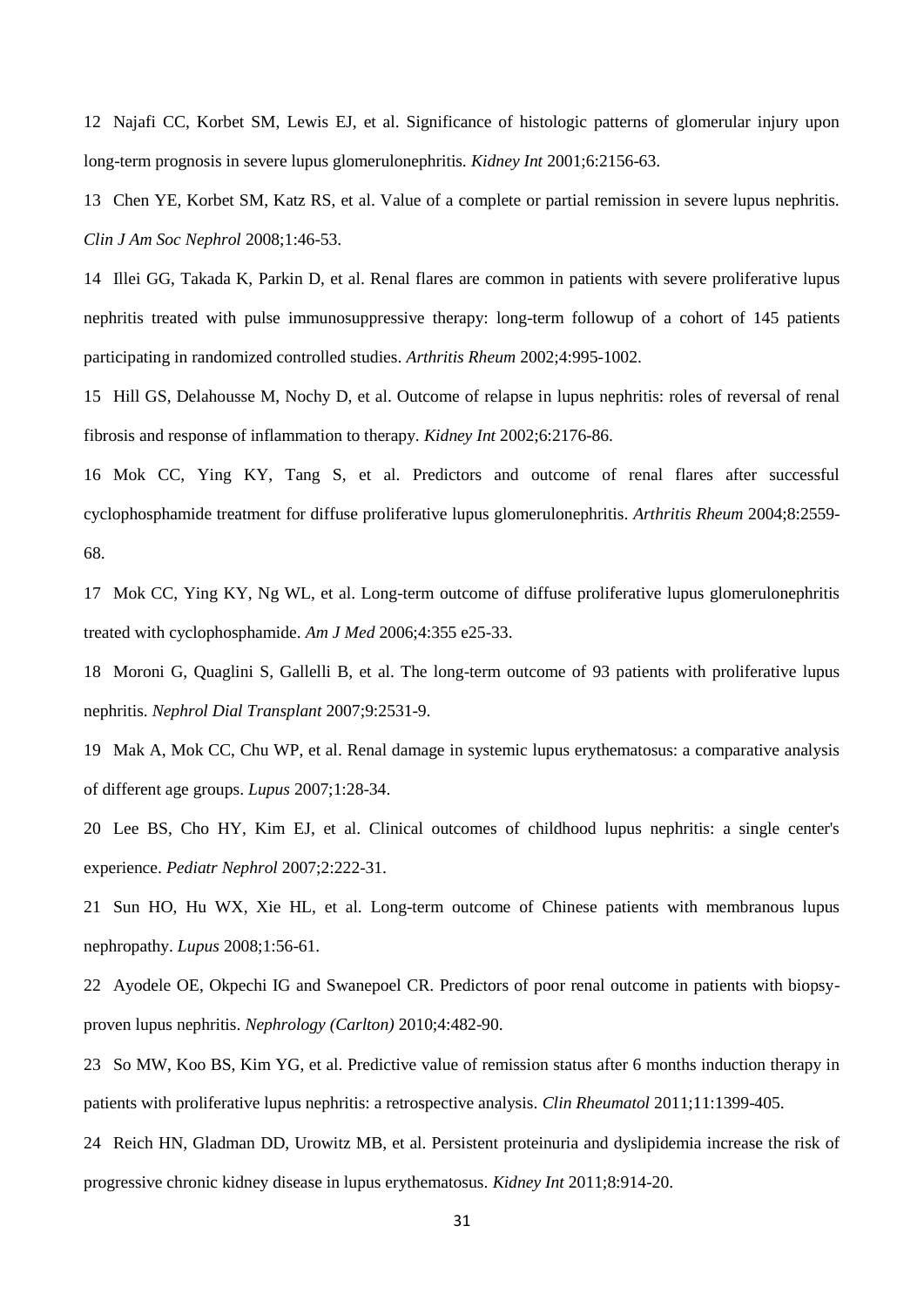<span id="page-31-5"></span><span id="page-31-4"></span><span id="page-31-3"></span><span id="page-31-2"></span><span id="page-31-1"></span><span id="page-31-0"></span>25 Alsuwaida A, Husain S, Alghonaim M, et al. Strategy for second kidney biopsy in patients with lupus nephritis. *Nephrol Dial Transplant* 2012;4:1472-8.

<span id="page-31-6"></span>26 Dhir V, Aggarwal A, Lawrence A, et al. Long-term outcome of lupus nephritis in Asian Indians. *Arthritis Care Res (Hoboken)* 2012;5:713-20.

<span id="page-31-7"></span>27 Moroni G, Quaglini S, Gravellone L, et al. Membranous nephropathy in systemic lupus erythematosus: long-term outcome and prognostic factors of 103 patients. *Semin Arthritis Rheum* 2012;5:642-51.

<span id="page-31-8"></span>28 Mahmoud GA, Zayed HS and Ghoniem SA. Renal outcomes among Egyptian lupus nephritis patients: a retrospective analysis of 135 cases from a single centre. *Lupus* 2015;3:331-8.

42 Fernandes das Neves M, Irlapati RV and Isenberg D. Assessment of long-term remission in lupus nephritis patients: a retrospective analysis over 30 years. *Rheumatology (Oxford)* 2015;8:1403-7.

29 Koo HS, Kim S and Chin HJ. Remission of proteinuria indicates good prognosis in patients with diffuse proliferative lupus nephritis. *Lupus* 2016;1:3-11.

30 Dall'Era M, Cisternas MG, Smilek DE, et al. Predictors of long-term renal outcome in lupus nephritis trials: lessons learned from the Euro-Lupus Nephritis cohort. *Arthritis Rheumatol* 2015;5:1305-13.

31 Tamirou F, D'Cruz D, Sangle S, et al. Long-term follow-up of the MAINTAIN Nephritis Trial, comparing azathioprine and mycophenolate mofetil as maintenance therapy of lupus nephritis. *Ann Rheum Dis* 2015.

32 Tamirou F, Lauwerys BR, Dall'Era M, et al. A proteinuria cut-off level of 0.7 g/day after 12 months of treatment best predicts long-term renal outcome in lupus nephritis: data from the MAINTAIN Nephritis Trial. *Lupus Sci Med* 2015;1:e000123.

<span id="page-31-10"></span>33 Felson DT, Smolen JS, Wells G, et al. American College of Rheumatology/European League against Rheumatism provisional definition of remission in rheumatoid arthritis for clinical trials. *Ann Rheum Dis* 2011;3:404-13.

<span id="page-31-11"></span>34 Best WR, Becktel JM, Singleton JW, et al. Development of a Crohn's disease activity index. National Cooperative Crohn's Disease Study. *Gastroenterology* 1976;3:439-44.

<span id="page-31-9"></span>35 Barr SG, Zonana-Nacach A, Magder LS, et al. Patterns of disease activity in systemic lupus erythematosus. *Arthritis Rheum* 1999;12:2682-8.

<span id="page-31-12"></span>36 Mina R, Klein-Gitelman MS, Ravelli A, et al. Inactive disease and remission in childhood-onset systemic lupus erythematosus. *Arthritis care & research* 2012;5:683-93.